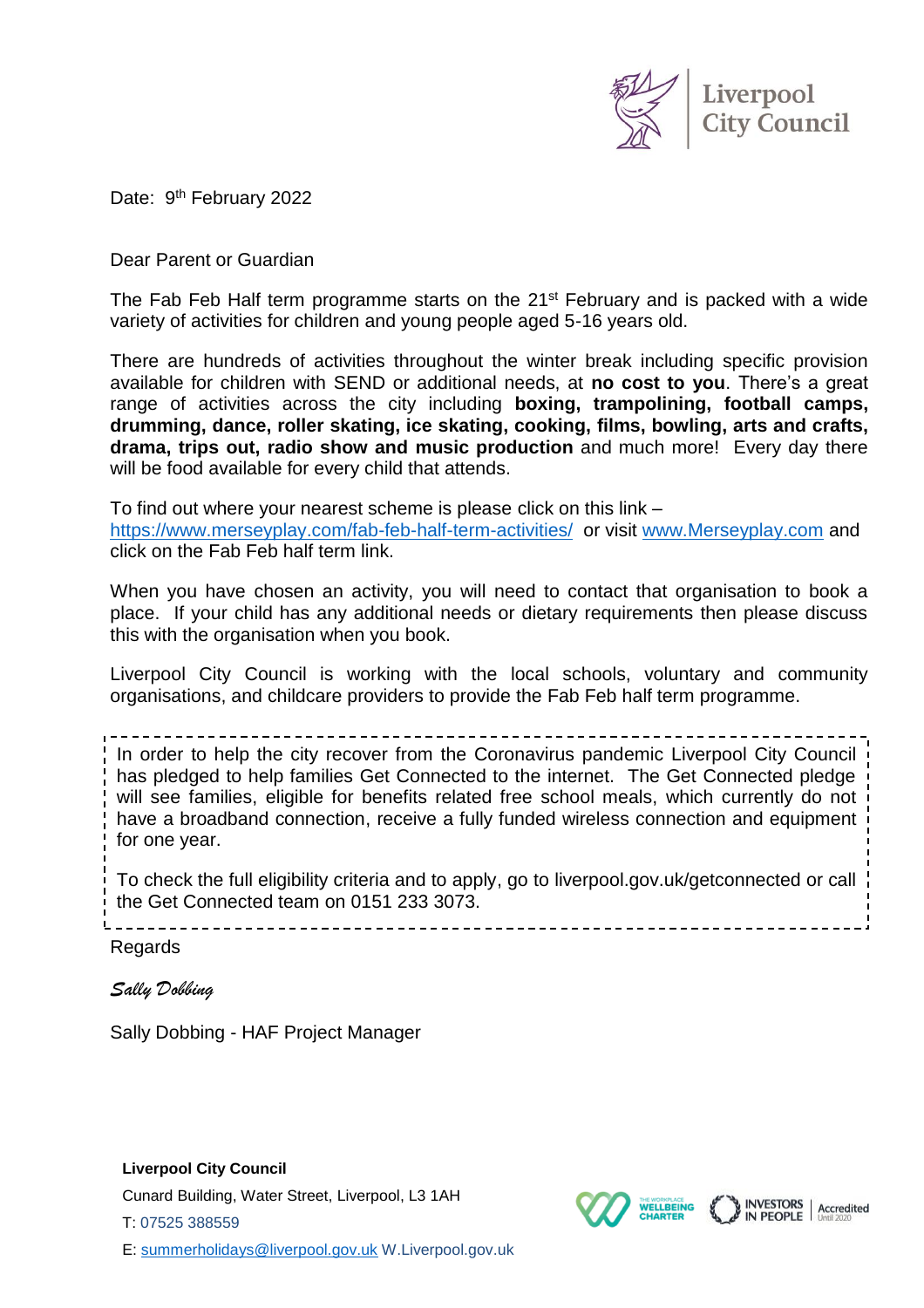

# **February half term activity and food providers in Liverpool**

This provision is aimed at children and young people eligible for free school meals and each provider will have free places available subject to availability/demand.

#### *Please note: This is not a childcare provision service*

Many of the organisations delivering the activities provide 'multi-activities' – this can include everything from free play to cookery, arts and crafts to sport and creative writing to gardening. To find out more about the activities taking place in organisations near you, click on their name to go to their website, or contact them via email/phone.

### **\*\*\* Parents/carers will need to contact providers directly \*\*\***

# • **[Academy 1nternational LTD](http://academy1nternational.co.uk/)**

Multi Activity provision for 5-15 year olds We will be running our programme throughout the February half term, and will be welcoming children aged 5-15 to join in a selection of fun activities and games. Opening times are 9.30am-1.30pm, and all children are welcome have breakfast, lunch and snacks. Should anyone wish for their child to attend, they should please email us at info@academyinternational.co.uk, stating all contact details plus any medical or dietary conditions that their children may have. SEND children are welcome, but parents should contact us beforehand so that we can assess a child's needs before confirming their place. As our programme will be taking place across three separate sites, parents should also specify which they would like to attend - West Derby, Belle Vale or Garston.

#### **0151 220 6446 info@academyinternational.co.uk**

1 Garden Cottages, Eaton Road, West Derby, L12 3HQ

### • **[Acronym Community Empowerment \[ACE\]](https://www.acronymcommunityempowerment.org/)**

Multi Activity/numeracy/literacy provision for 7-11 year olds We offer 7-11 year olds to register for Acronym Community Empowerment (ACE) February half term Activity Club. Based at our venue at Crawford House Community Partnership in Toxteth. This term we learn about William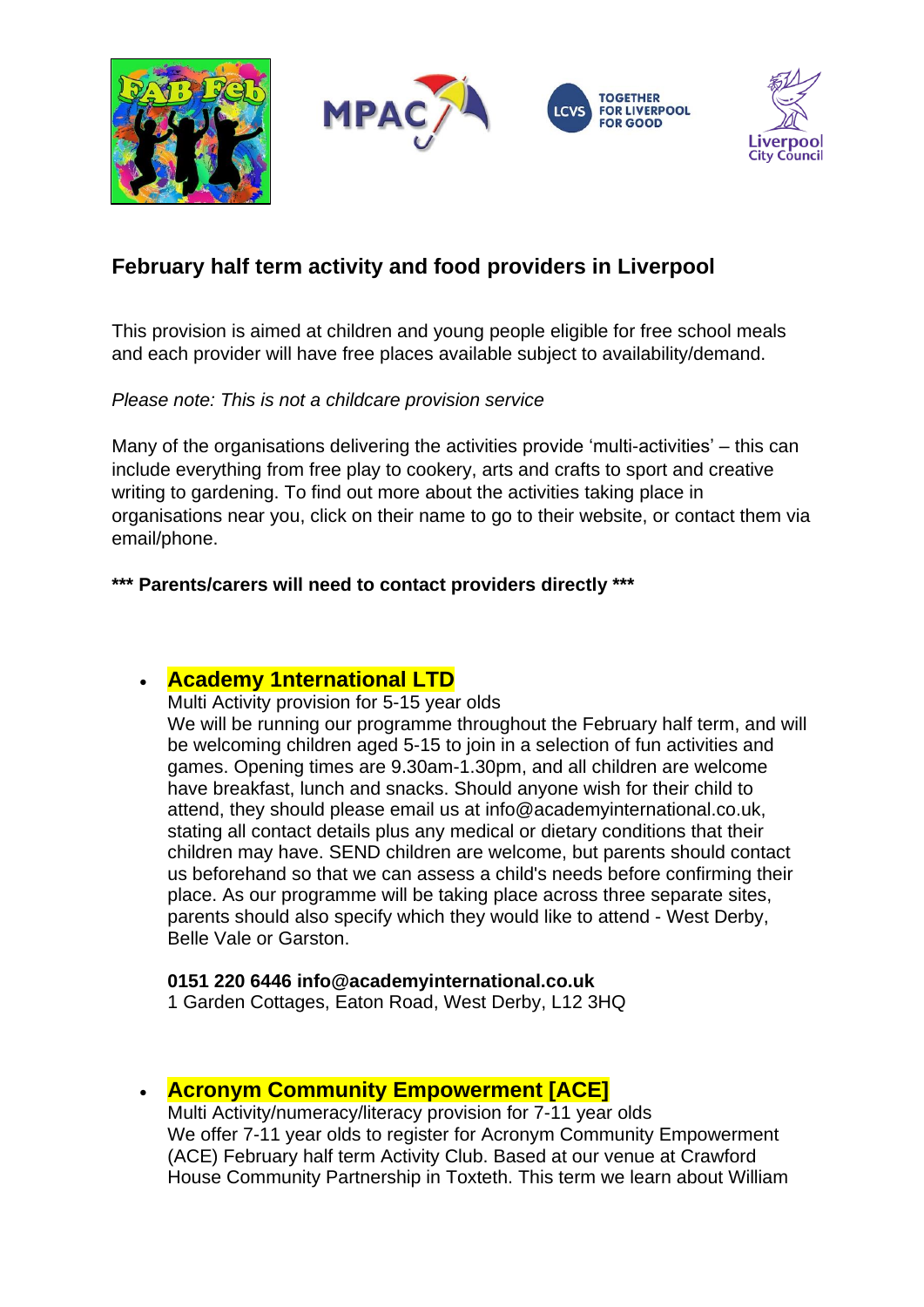Shakespeare play Twelfth Night and his love for healthy eating in the 16th Century! Drama is a good source of fun exercise for children, it is also a creative outlet. The opportunity to release creativity is as important as exercising and maintaining a balanced diet in the development of healthy children, because of the life skills they will learn. Opening days /times are from Monday 21st February - Friday 25th February from 9.30 - 2.30 pm Please contact Anya to book a place on 07737079336

#### **07737079336**

Crawford House, 2 Gwent Street, L8 8AX

### • **[Al-Ghazali Centre](https://alghazalicentre.co.uk/)**

Multi Activity provision for 6-12 year olds and 13-18 year olds Al-Ghazali Centre Feb Half-term Children's Activity Programme. Join us for a half-term holiday full of fun! We have a timetable of amazing activities to keep children and young people active and enjoying themselves from arts and crafts, martial arts, games, movies and much more. For children aged 5-12yrs Starting Monday 21st to Thursday 24th February 2022. You must register your child then it is first come first serve on each day for the first 40 children. Children will be provided with free breakfast and lunch. We look forward to welcoming you all.

**0151 734 3843** 35 Earle Road, L7 6HA

### • **[Alt Valley Community Trust](https://www.altvalley.co.uk/lifestyleswalton) Walton Sports Centre**

Multi Activity provision for 5-12 year olds

Alt Valley is a provider of Half-Term, Easter, Summer and Winter camps for children aged 5- 12 years. Running at Walton Sports Centre, our camp is an excellent choice for school holiday events. Our camps offer an abundance of engaging school holiday activities to keep kids entertained. From sports to outdoor explorations, arts and crafts to team games, our wide range of holiday activities are aimed towards children 5-12 years. Our standard hours are 9am to 3pm Monday 21st February 2022 to Friday 25th February 2022 Children will be provided with healthy nutritional food (breakfast, snacks, drinks and lunch) throughout the day.

**0151 523 3472**

Walton Hall Avenue, L4 9XP

### • **[Anfield Amateur Boxing Club](https://www.thelivewelldirectory.com/Services/2470/Anfield-North-Live)**

Boxing/fitness for ages 5-9

We are a youth development programme that puts young people at the heart of everything we do. Over the half term period we will run our fitness and intro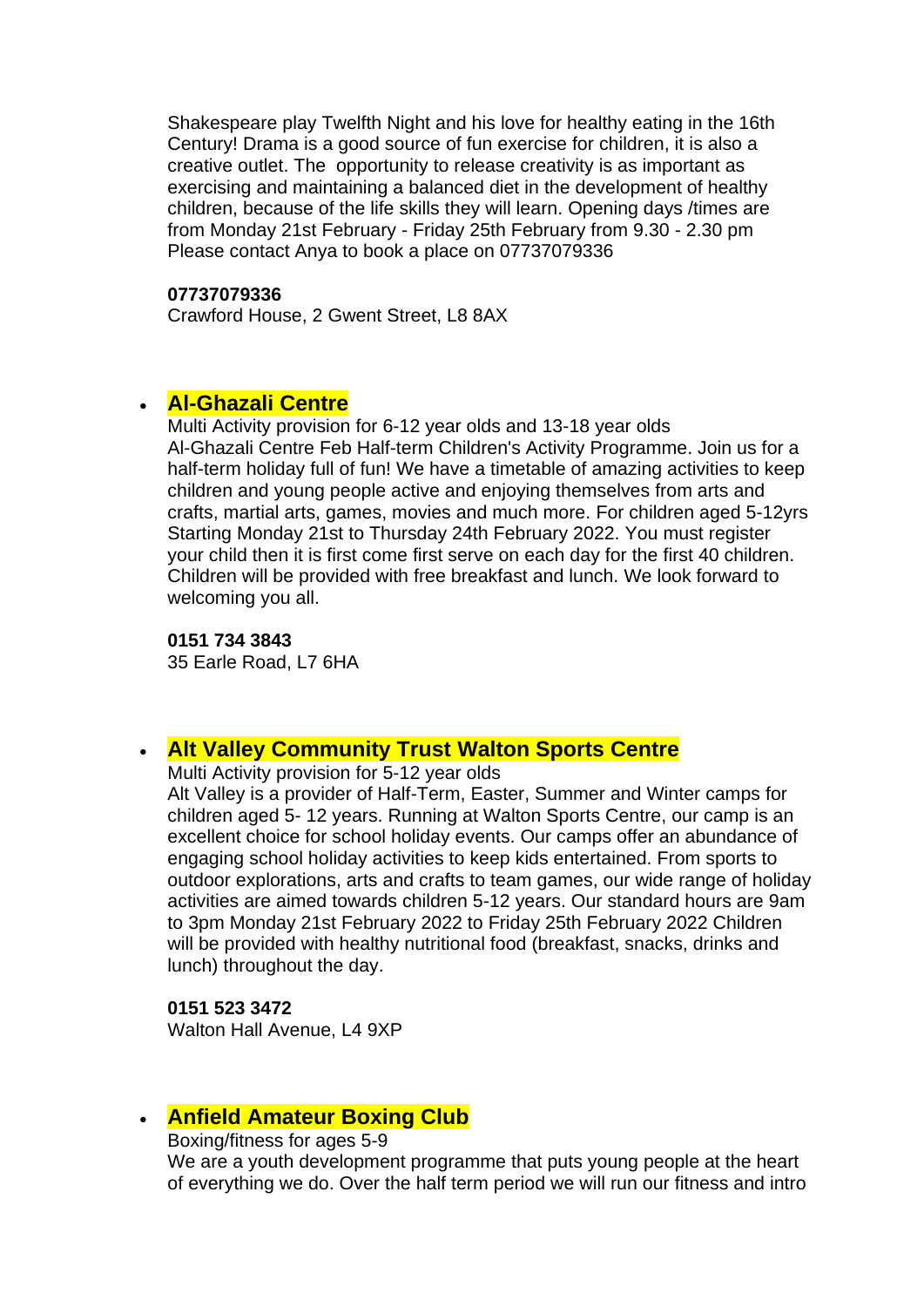to boxing for age 5 plus. We will offer 30 free places for families who have children age 5 to 9.

**07811 370012** The Breckfield Centre, Breckfield Rd, L5 4QT

• **Anfield Sports and Community Centre**

Multi Activity / Sports

Please call **0151 263 6186** to register Clarendon Road Anfield, Liverpool L6 0AG

## • **Assess Education**

Assess Education is an Ofsted registered Alternative provision based in Wavertree. We provide education and support for young people with SEN and those who are out of mainstream education. We work closely with the Local Authority and other specialist organisations such as the ADHD Foundation and Rainbow Behavioural Therapies to provide a holistic approach to education and support. We are open Monday to Friday from 9.00am and Saturday 10am until 2pm

Please contact **d.robinson@assesseducation.co.uk** to book a place 260 Picton Road, Liverpool, L15 4LP

# • **[Autism Adventures Training CIC](http://liverpoolautismadventures.co.uk/)**

Multi Activity/Autistic Children

We provide autism friendly sessions for children and young people to access that stimulates them and provides a routine when they are out of school setting.

juliepsimpson@gmail.com Riversdale Rd, Aigburth, Liverpool L19 3QN

# • **[Big Condo Training Academy CIC](http://bigcondoacademy.co.uk/)**

Multi Media provision for 12-16 year olds

Welcome to The Big Condo Academy the home to Liverpool music, media, Fashion, we have an awesome February project on in association with MPAC, LCVS and Liverpool City Council. From the 21st February to the 25th February we will be running a Music & podcasting and acting project where children aged between 11-16 years old can come to the Big Condo Academy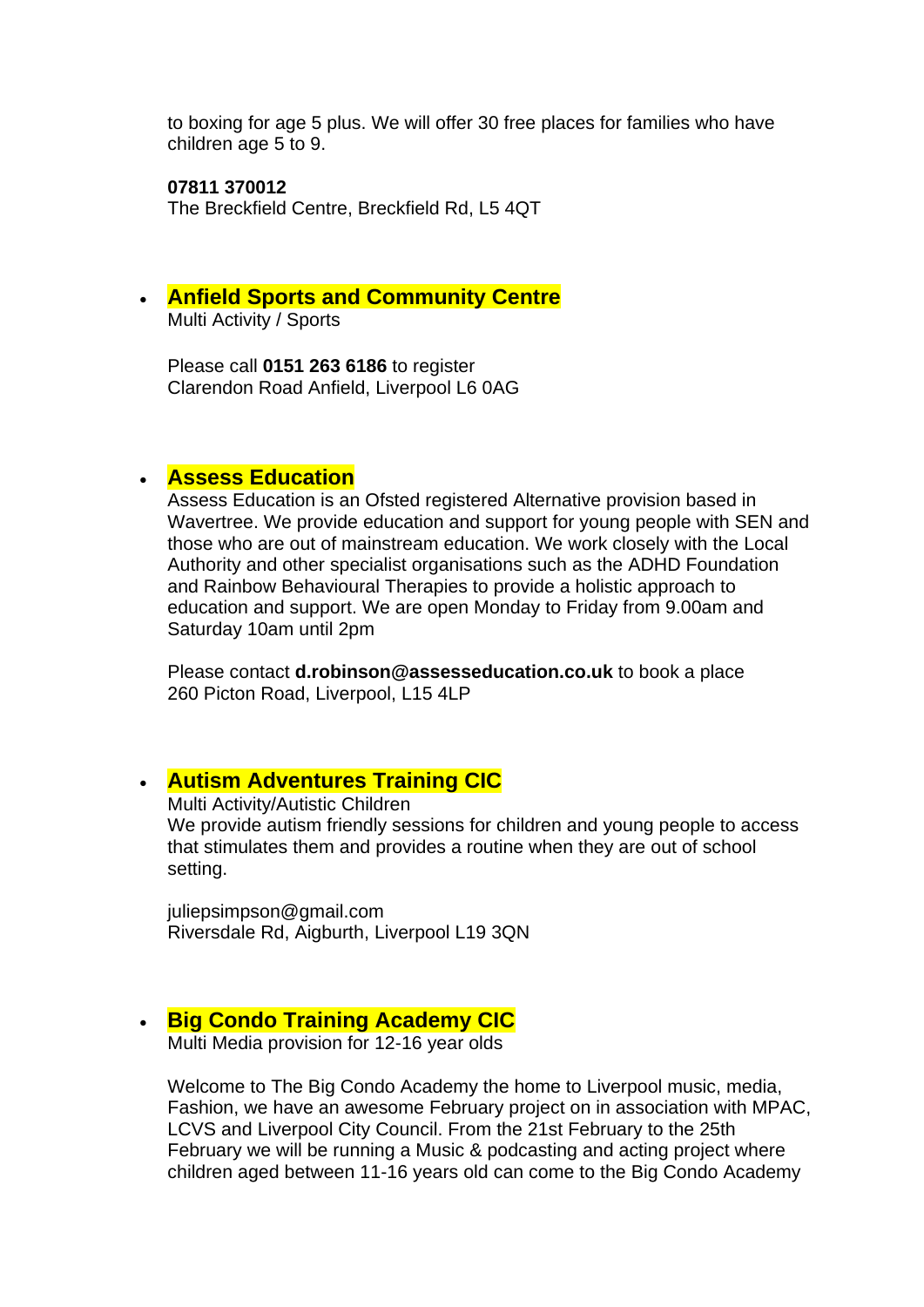and create their own radio shows, produce their own songs and shoot music videos, acting, performing monologues, presenting, podcasting, recording music, producing, virtual reality and more. Let's take creativity to the next level. opening times 11am until 5pm all children will receive pack lunches, must receive free school dinners. let's have a spring to remember. you can apply by submitting form onwww.bigcondoacademy.co.uk or emailingmanagement@bigcondo.co.uk follow us on Instagram@bigcondoacademy to see what we do thanks. You can apply by submitting form on www.bigcondoacademy.co.uk or emailing management@bigcondo.co.uk follow us on Instagram @bigcondoacademy to see what we do thanks..

To apply, go to [www.bigcondoacademy.co.uk](http://www.bigcondoacademy.co.uk/) or email [management@bigcondo.co.uk](mailto:management@bigcondo.co.uk)

#### **07307 158135**

Unit 1, 7 Paul Street, L4 6DX

### • **Breckfield and North Everton NC**

Multi Activity

BNENC will operate an Activity and Support programme for young people during February Half term. The programme will operate Monday to Friday and commence at 10.00am and will finish at 2.00pm we will also run 1 x evening during the week and on a Saturday . Programme is aimed at young people aged 11 to 17 yrs old in receipt of Free School Diners and live in Anfield Everton wards of the City.

#### **0151 288 8400**

The Breckfield Centre, Breckfield Rd North, L5 4QT

#### • **[Central Youth Club LTD](https://www.familiesonline.co.uk/local/liverpool/listing/central-youth-club-liverpool-186457)**

Multi Activity provision for 8-16 year olds

Central Youth Club Limited will be hosting a February Half Term Programme aimed at children & young people aged 8-16 years old, offering a variety of indoor/outdoor activities, trips out, safe space and much more. Activities will include, sports, cooking, arts & crafts, group games, pool, table tennis, bowling and climbing

**0151 263 3856** 62 Walker Street, L6 1EJ

• **Christian Gold House Chapel** Multi Activity provision for 8-16 year olds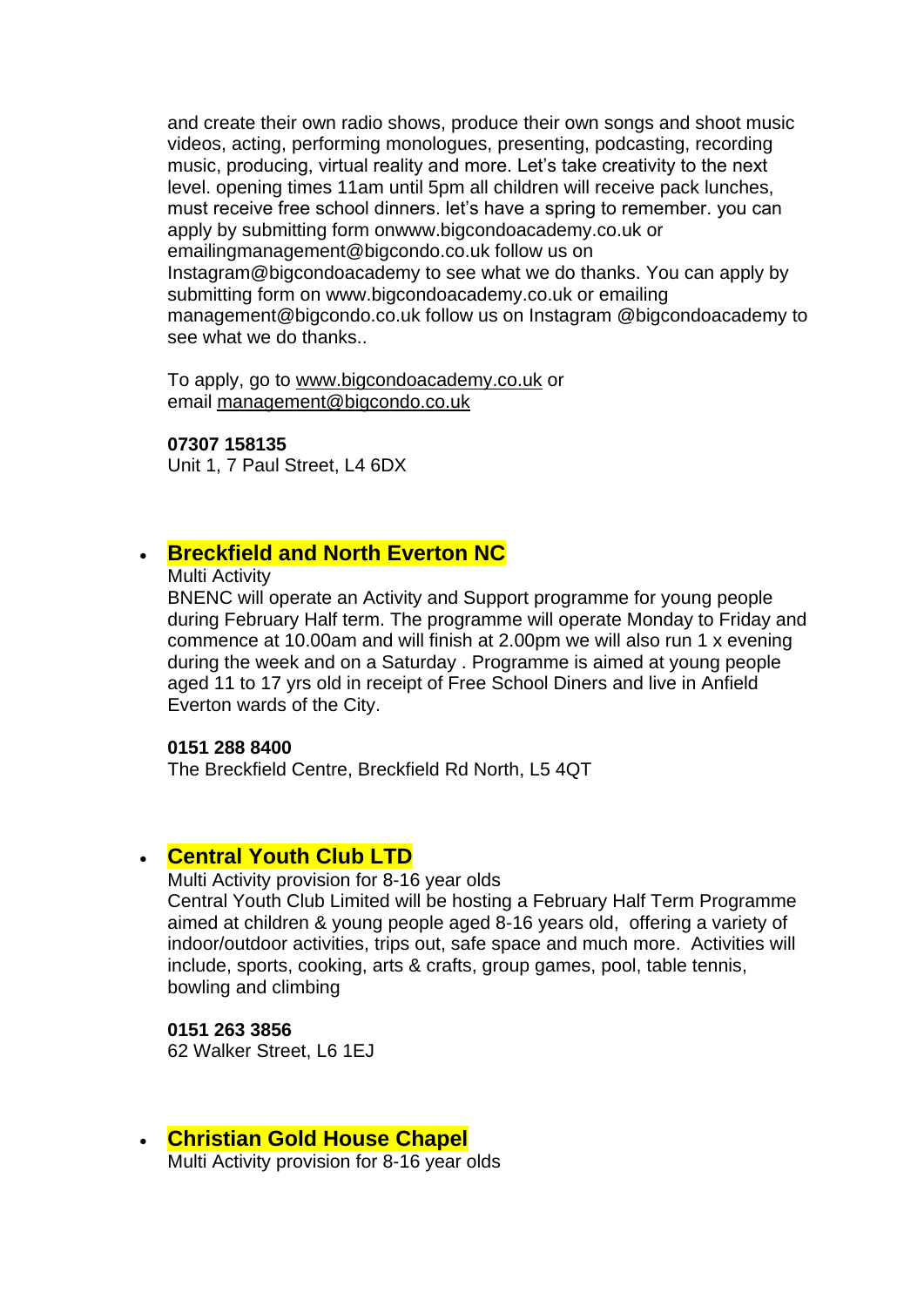Please call **0151 792 7955** to register L'arche Community, Liverpool L7 0HG

#### • **[Croxteth & Gillmoss Community Federation](http://www.croxtethfamilymatters.co.uk/home.html)**

Multi Activity provision for 5-11 year olds

February Half term playscheme at Croxteth Family Matters based in Croxteth Monday - Friday 10am - 2pm for children aged 5yrs - 11yrs, free of charge. Breakfast and lunch provided. fun packed activity programme specifically designed age appropriate, weather permitting outdoor activities, indoor activities will include roller disco, trips out, crafts, dance, cookery, music and much more to support your children's creative/ imaginative, physical development. Children must be registered by parent/ carer prior to attending.

Carers/parents must pre -register

#### **0151 281 4529 / 07955523579**

Mossway Hall, L11 0BL

### • **[Croxteth Gems Community Association](https://www.facebook.com/Croxteth-Gems-1764266527136603/)**

#### Multi Activity

Croxteth Gems will be running a Playscheme for children aged 5-12 years living in the Croxteth Ward. Places are limited and are on a first come first served basis and the Playscheme is open access. We will provide a healthy breakfast and lunch. We open Monday - Thursday 9.30-2.30 and Friday will be a day trip for children who have regularly attended.

#### **0151 547 2664**

Gems Centre, Armill Road, L11 4TR

### • **[Daisy](https://www.facebook.com/deysbrook.centre/) Inclusive UK**

Daisy Inclusive UK is a disability-led charity that helps to support disabled and vulnerable children, adults and families living in our community. We offer inclusive and accessible activities for all.

Please contact **0151 261 0309** to register 2 Barnes Street, Liverpool L6 5LB

### • **Dudes & Dolls Dream Parties**

Dudes & Dolls February Half term clubs activities engage young people and children between the ages of 5 -12 year olds. The activities vary ranging from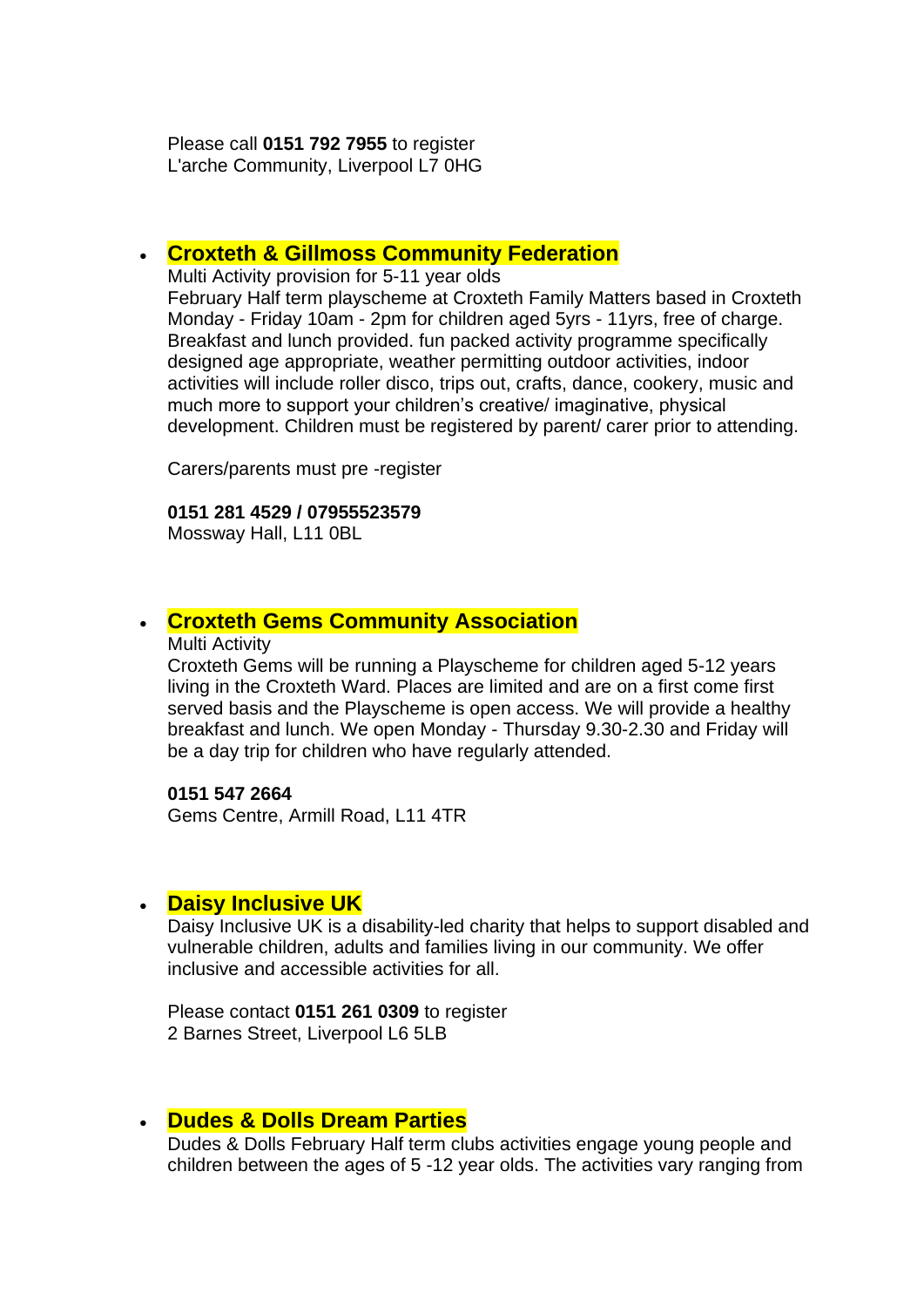arts & crafts, baking activities to get active classes. Crystal Healing & Meditation workshops. All activities provide age-appropriate and include recreation (space to themselves), teamwork, confidence building, and social interaction. We will also involve fun Health and well-being workshops, to educate the children on healthy eating and leading a healthy lifestyle. The activities will be delivered by qualified performing arts teacher.Our Club will run From Monday - Friday commencing Monday 14th February. Open 9am - 3pm We are an inclusive club therefore we can cater for a number of SEND children. Please provide us with additional information when filling in your childs place on our booking form. We will then contact you so we can create a person centred plan.

Please call **07740 080976** to register 12 Hanson Road, Aintree L9 7BP

### • **[Edge](https://www.facebook.com/Ellergreen-Community-Centre-1622527047766550/about/) Hill Youth and Community Centre**

EHYCC half term February programme is open to all young people aged from 7yrs to 12yrs from 11am to 3pm.Tuesday and Thursday evenings are open from 4pm to 6.30pm for young people aged from 12yrs to 17yrs. All sessions have fun activities that young people will enjoy.

Please call **0151 263 2921** to register 79 Durning Road, Liverpool L7 5ND

### • **[Ellergreen Young Peoples Project CIC](https://www.facebook.com/Ellergreen-Community-Centre-1622527047766550/about/)**

Multi Activity provision for 11-18 year olds

We provide open access youth work sessions for young people in the Norris Green ward including Sparrow Hall. We also operate a detached youth work service in the area. In addition to this service during the February half term we will be offering four 4 open access sessions with the specific focus being on coached sports sessions and healthy cooking sessions from 6-9pm.

#### **0151 333 7000**

Ellergreen Community Centre, Ellergreen Road, L11 3DA

### • **[Everton in The Community](https://www.evertoninthecommunity.org/)**

Multi Activity & Disability Friendly provision for 4-11 year olds (siblings welcome)

Our half term activity camp is for free school meal young people living in our Blue Mile area (Walton, Anfield, Everton and Kirkdale). if you would like to book on, please contact us on: neighbourhood@evertonfc.com

#### **07807 752740**

The Peoples Hub, Spellow Lane, L4 4DF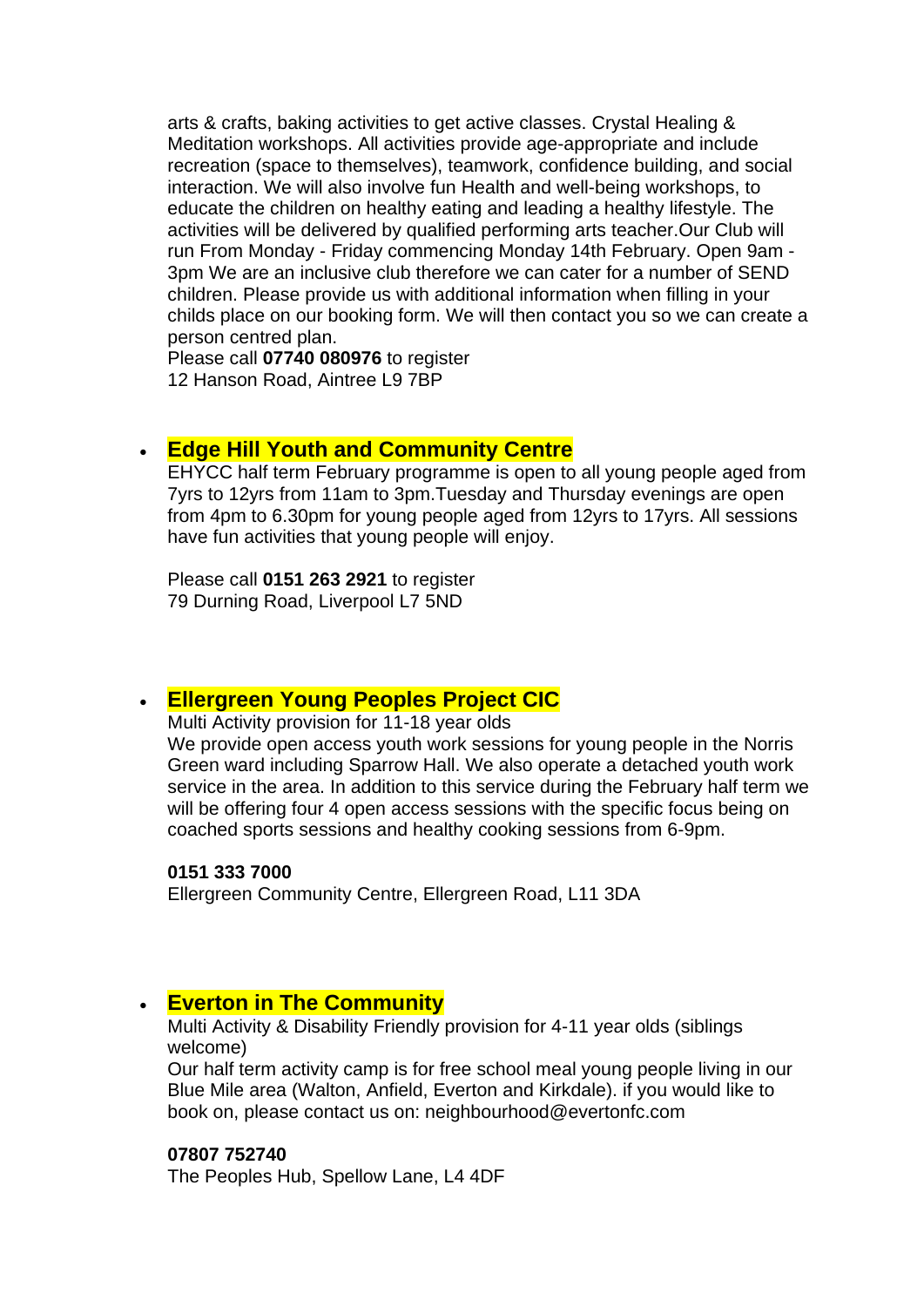# • **Friends of Springfield Park**

Multi Activity provision for 5-10 year olds We are Friends of Springfield Park and would love to entertain and educate our community this February half term with an educational trip to Chester Zoo, activity hampers and activity camps. Full details will be on our social media pages - we do cater for SEND

**07796 993916** friendsofspringfieldpark@gmail.com L14 5AH

### • **Garston Adventure Playground**

We are an Open Access adventure playground for children and young people aged 6-16 yrs., Open Access being children and young people can come and go as they please we don't provide childcare. We are open Tues, Wed & Friday 12-6pm Sat 12-4pm. Our half term programme is varied with a little bit of everything. But please bear in mind if children and young people don't want to do activities they can change at a moment's notice. It's about the young people and what they want to do.

Please call **0151 494 9524** to register Bowden Rd, Liverpool L19 1QP

### • **Glory Worship Church**

Knock! Knock!! Knock!!! Families, parent, legal guardians! Are you worried about what you are going to do with the kids this February Holiday? Don't stress - Glory Worship Church is here for you! We wish to invite you to our four days event this February Half Term holiday period. We present to you our tailored services intended to meaningfully engage the children come the 21st, 22nd, 23rd and 24th of February 2022 so they have a fulfilling holiday with our opening times fixed at 10am across all 4 days. Whether it is the terrible fives, the moody teenager, or the shy ones, or children with special education needs, rest assured that we have a host of activities that would be perfectly fitting for EVERYONE across board and with positive experience in hand, we are up for the task and superbly capable to cater for our attendees! Across the four days of our programme, carefully delivered by the best hands, we will host part 3 of our Culture Cook Out event, given the number of praises/referrals received from past episodes of this activity. This rich and very engaging activity seeks to promote healthy nutrition/cooking and healthy living for our beneficiaries. Going forward, we will host part 2 of both our Paint & Sip event as well as our Media 102 class. These will drive social inclusion, promote resilience, advance positive character and increase the creativity/innovation of attendees. Finally, other sessions will host fun games to allow for greater social interaction, teamwork and relaxation alongside the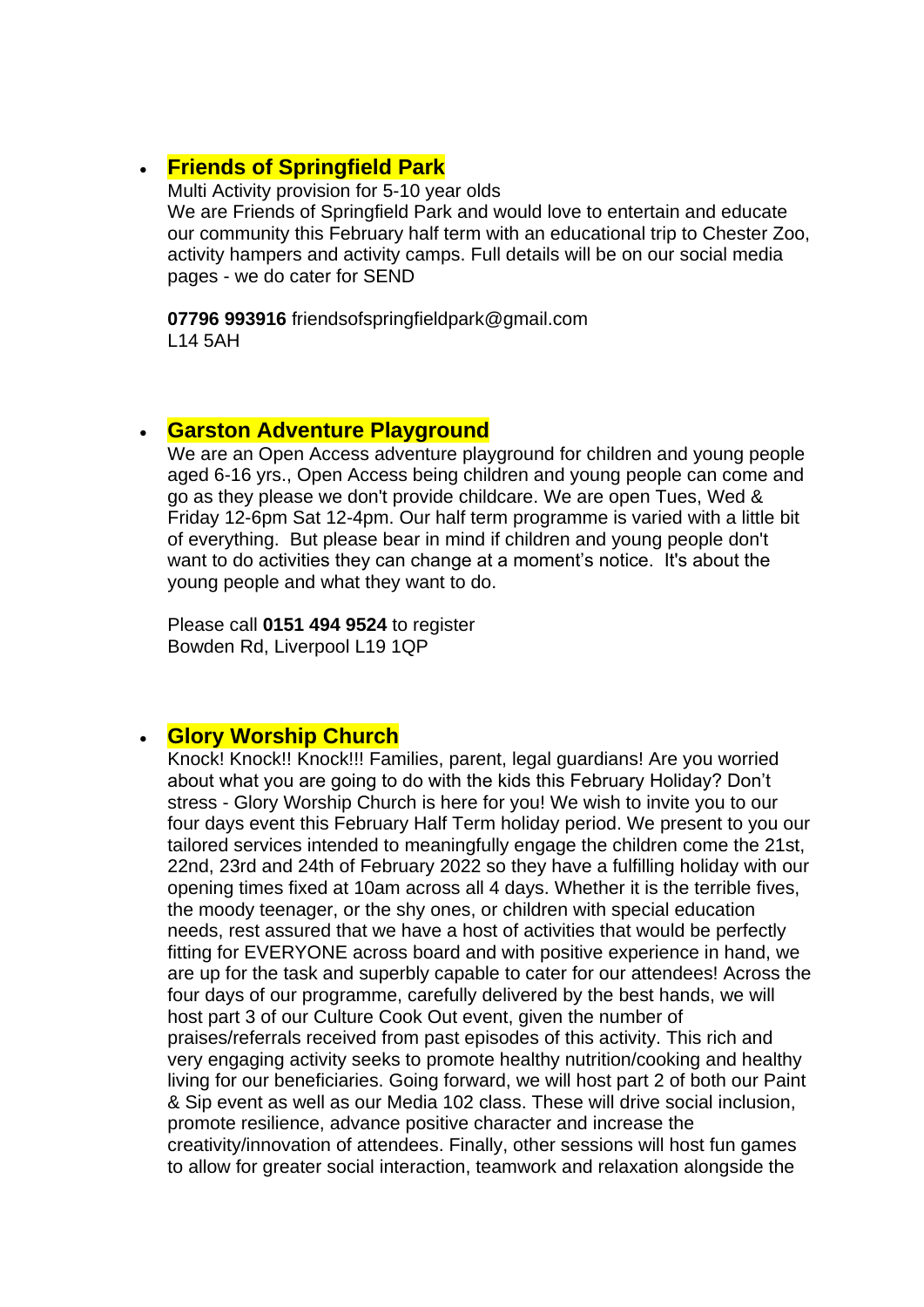delivery of bespoke sessions that promote engagement with education/other local services. Following the praises/very encouraging feedback we have received for past initiatives we have successfully delivered (most recent of which was our half term event hosted in October 2021 and our HAF Winter event hosted in December 2021), we hope that you will be a part of the awesome jam-packed experience this time around. The kids by now should be buzzing about it already and so should you! So what are you waiting for? Spaces are limited. Register TODAY…Register NOW! Please call **07472 929000** to register

187-189 London Road, Liverpool L3 8JG

### • **[Granby Somali Women's Group](http://www.granbysomaliwomensgroup.org/)**

Multi Activity provision for 6-13 year olds GSWG making friends and having fun" February half term play scheme will provide 25 children with the opportunity to partake in four weeks of sport and other activities with a healthy lunch provided."

#### **0151 347 7120**

12 Beaconsfield Street, L8 2UU

#### • **[Greenbank Project](https://www.greenbank.org.uk/)**

Multi Activity/Disabled YP/Open Access

Free Children's Holiday Club during February Half Term for children aged 12 - 16 (or up to 25 for SEND young people) who receive free school meals. Activities will run Monday 21st February, Wednesday 23 & Friday 25 February · 9.30 am - 15.30 @ Greenbank Sports Academy, Greenbank Lane, Liverpool, L17 1AG. There will be a range of activities available including: Sport and Physical Activity – Football, basketball, badminton, table tennis, Boccia, wheelchair sports, cycling, walking, keep fit, Activity Bingo, Gaming and Art and Crafts. All children will receive a free lunch and snacks on the days they attend. To take part, children must be eligible to receive free school meals. However, limited places will be available for those who don't receive free school meals. Sessions are inclusive and so activities are suitable for children with SEN or additional needs. Please contact us to discuss this further, but please note that our staff/volunteers cannot provide any personal care such as toileting or clothes changing. Greenbank endeavour to provide a safe and welcoming environment. Staff and volunteers are DBS checked. All sessions will be delivered COVID secure in line with current guidelines and recommendations.

**0151 733 7255** / **0151 280 7757** GreenbankHAF@greenbank.org.uk Greenbank Sports Academy, Greenbank Lane, L17 1AG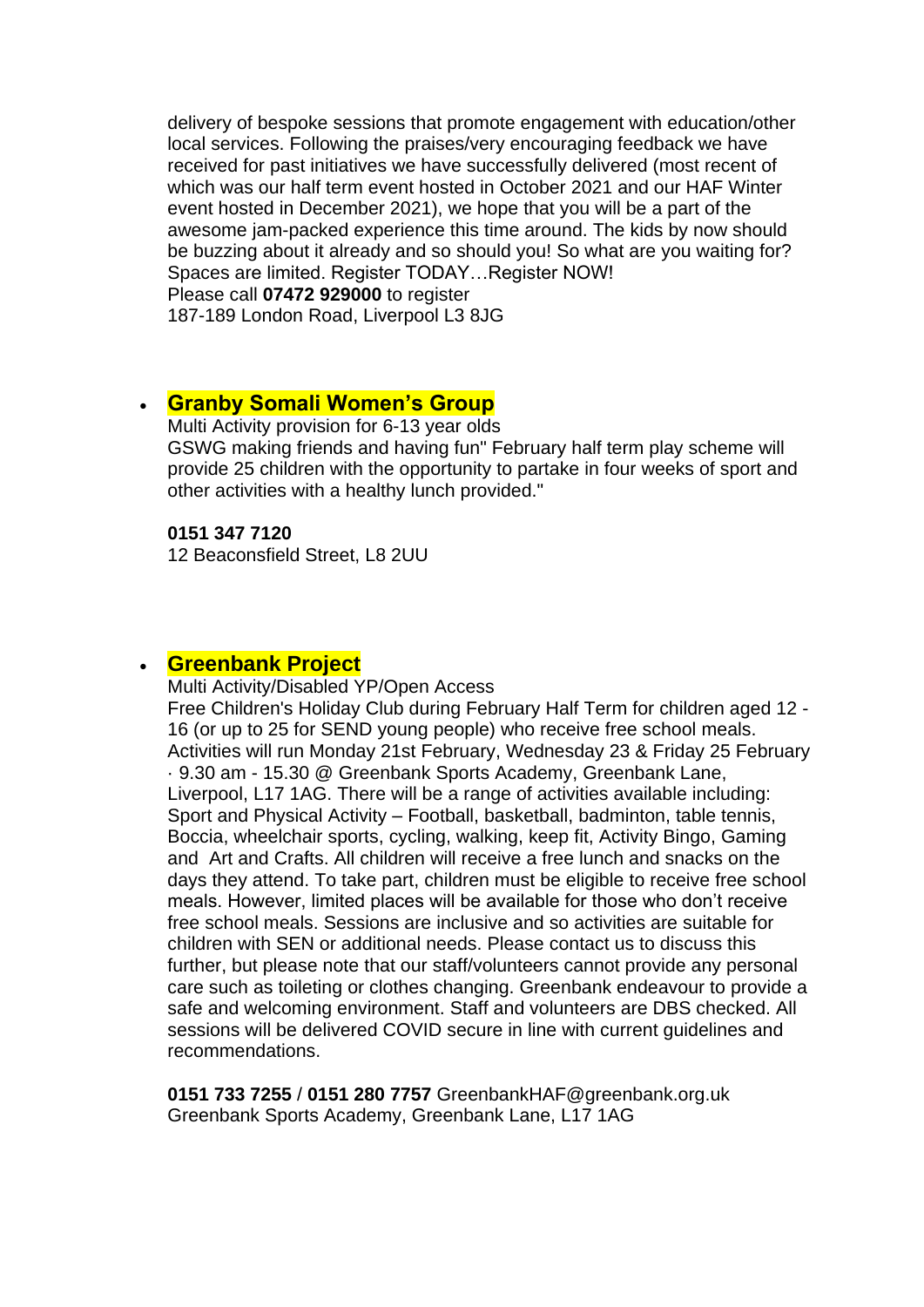# • **[HYPE MERSEYSIDE](http://hype-merseyside.co.uk/)**

#### Multi Activity

Our Vibrant Parks - Park Explorers is a family programme offering 50 children a day a range of activities from Sefton Park. Over the 2-days we will encourage children and young people to participate in Treasure Hunts using our app, scavenger hunts and a Bio Blitz. We cater to Send children. Our aim is to help young people everywhere. Our opening hours are 8:30-17:00. **0151 653 7024**

Knotty Ash area

L13 5TF

### • **Joseph Lappin Partnership**

In partnership with Deaf Active & Priority Youth where are providing February half term activities which includes a cookery programme. In addition, we will provide lunches for all participants on Monday/Wednesday & Friday.

#### Please call **0151 222 3507** to register or email

thejosephlappincentre@gmail.com Mill Lane, Old Swan, Joseph Lappin Centre, Joseph Lappin Centre, Liverpool

### • **[Kensington Fields Community Association](https://www.facebook.com/Kensington-Fields-Community-Centre-152367372066953/)**

Multi Activity provision for 5-12 year olds

Children, aged 5-14yrs from Central/Kensington and Fairfield wards are invited to join the KFCA February Half Term Play Scheme. Sessions are free and will run daily between 10am -2pm (21st-25th February). Sessions will include a healthy breakfast and lunch and a variety of activities. We have created a fun and engaging timetable based on feedback from previous holiday play schemes. Children will participate in activities that encourage learning, health and well-being and physical activity. Activities will include, storytelling, crafts, healthy cooking, martial arts and yoga. Children will also be given the opportunity to attend a 'Teddy Bears Healthy Picnic' with a children's entertainer, music and stories. KFCA liaise with local schools and other children's organisations to make community members aware of activities and to promote the message to parent/carers and their children. A waiting list is available for surplus numbers.

#### **0151 708 9107**

24 Hall Lane, L7 8TQ

# • **Kind Mentors – Liverpool Ltd**

Multi Activity provision for 6-14 year olds Kind Mentors -Playscheme let's get active" will be open to all and will provide 40 children between the ages of 6 to 14 from low-income families with the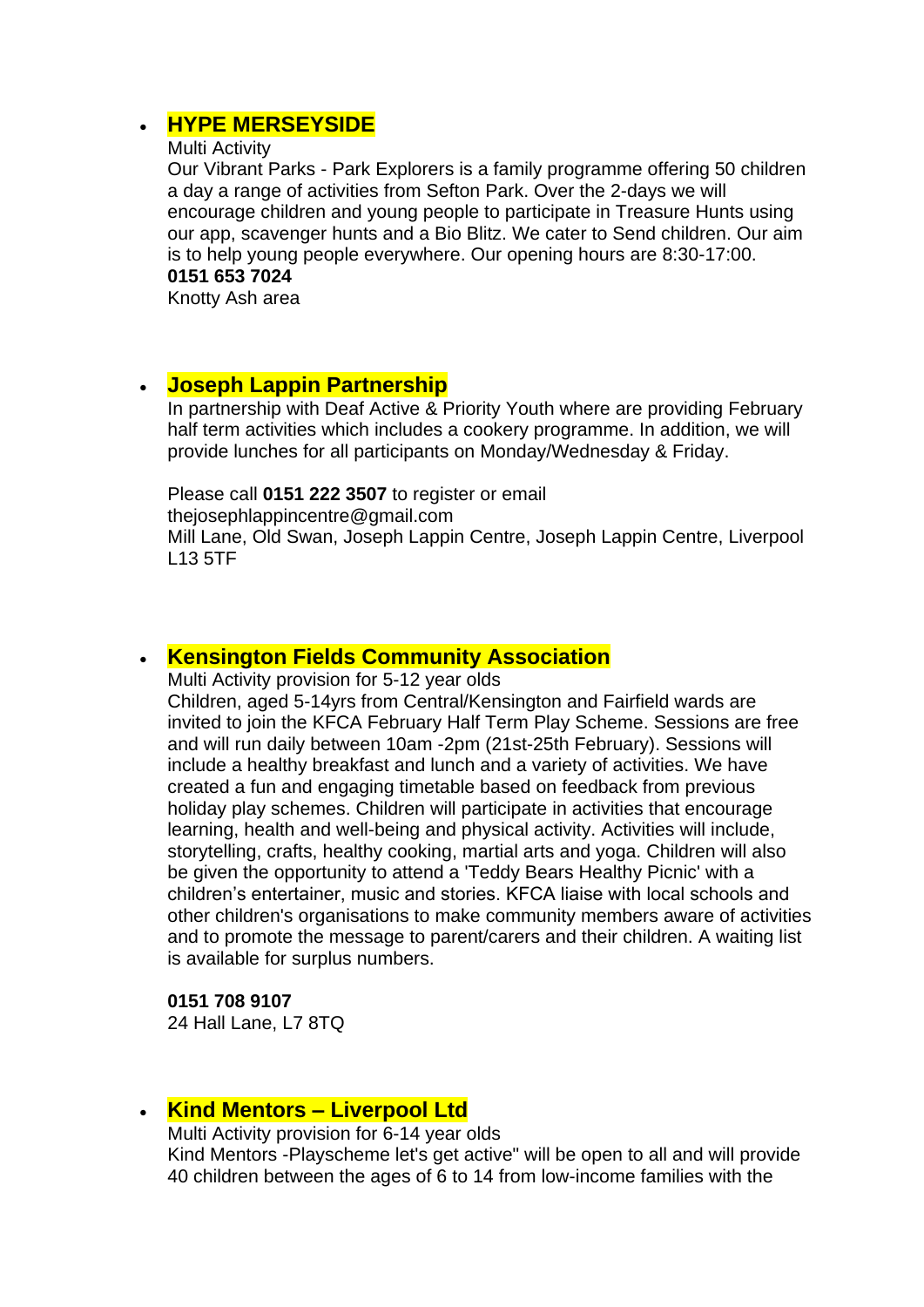opportunity to become involved in football

L8, L7 & L15

**07930 578135**

## • **[Kinship Carers](https://kinshipcarersliverpool.co.uk/)**

Multi Activity provision for 3-16 year olds \*\*\* specific to Kinship Families only\*\*\*

Are you raising somebody else's child? We have activities for all young people living in the Kinship Family. A chance to meet other children with similar life experiences and make lifelong friendships in a fun, safe environment. Our normal opening times are Monday -Friday 10 - 6pm, with out of hour activities over the holiday periods. We do cater for SEND children

#### **0151 270 2108**

Ellergreen Community Centre, Ellergreen Road, L11 2RY

# • **KKZ Coaching**

4 day football camp delivered by ex-professional footballers, ranging from 4 years old up to 16. Come and learn while having fun at the only indoor football performance centre in Liverpool.

Please email **shaun@kkzcoaching.co.uk** to register

• **[Leisure United Football Hubs](https://leisureunited.com/)** *\*\* Targeted only to children and young people in receipt of free school meals \*\**

Football Camp for 5-15 year olds

Leisure United Football Hubs5 star Football, Multi-Sports and Fun! From 10am to 2pm a day come and join FA Football Coaches at the best football venues in the country for during the holidays. The project is for 5-15yr olds. A choice of football and sport activities available. Indoor and outdoor. Nutritional meals and health and well-being workshops are included. Get the whole family active with Leisure United. Get in touch with our centres now! Booking is essential. \*\*\* LU Hubs are fully accessible and can cater for SEND children. Please contact centres in advance of the programme to prepare an access and support plan for your child.

**Simpson 0151 486 7307** Hillfoot Road, L25 7UJ

**Jericho Lane**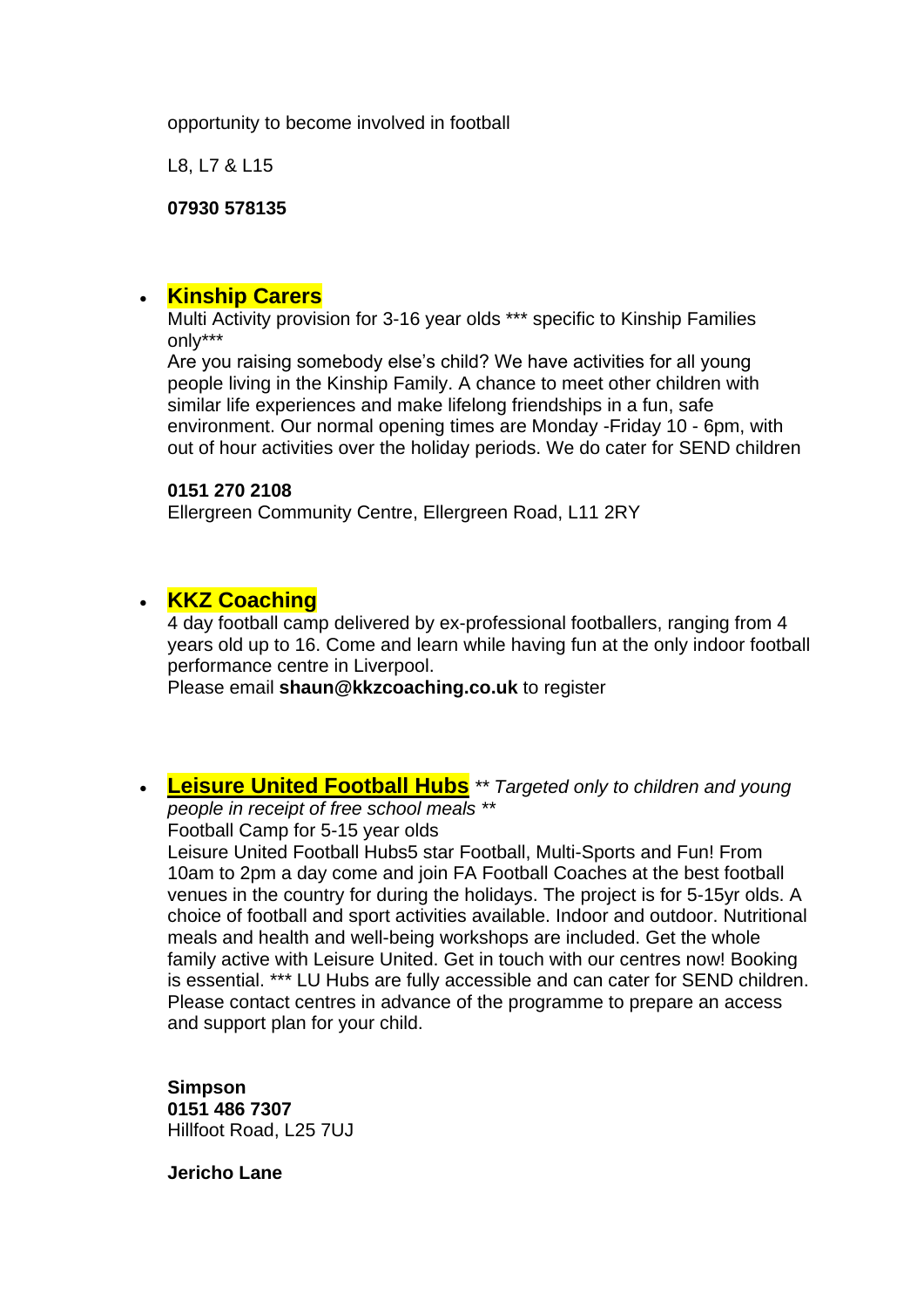**0151 727 3879** Otterspool Drive, L17 5AR

**Heron Eccles 0151 724 3765** Abbottshey Avenue, L18 7JT

**Jeffrey Humble 0151 523 7922** Long Lane, L9 6AG

### • **KMC Community Projects**

KMC Community Projects are running 2 FREE Sports & Activities camps during February half term 2022, These camps are aimed at children in receipt of free school meals, but all children will be eligible to attend. The 1st camps will be at The Academy of St Nicholas School, Garston, L19 5NY, opening times are 10.00am -2.00pm, Monday-Thursday. Lunch will be provided for all children. Dates are 21-24th February. The 2nd camp will be held at Cardinal Heenan school, West Derby, L12 9HZ. This camp will edge more towards Football, as well as other activities and including arts & crafts, and various other sports. opening times are 10.00am - 2.00pm, Wednesday-Friday. Lunch will be provided for all children. Dates are 23rd-25th February.

Please call **07889 875987** to register

The Academy of St Nicholas School, Garston, L19 5NY Cardinal Heenan school, West Derby, L12 9HZ

# • **[Liverpool Arabic Centre \(LAC\)](https://liverpoolarabiccentre.org.uk/)**

Multi Activity provision for 5-17 year olds

LAC February half Term Youth activities. The Liverpool Arabic Centre (LAC) is pleased to offer a free February half term activity for children on free school meal and aged 5-17, the activities include: -Football-Arts & craft -Drama & Dance -Multisport Activities Dates: 21st Feb 22 – 24th Feb. 22Time: 11am – 3pm (Monday – Thursday). To guarantee a place for your child, please come to our office and fill registration form. Places are limited, based on first come first served. Free healthy meal will be provided for all children. To guarantee a place for your child, please come to our Tiber site office and fill in a registration form.

#### **0151 727 2855 / 07939006726**

Toxteth Fire Fit Hub115 Upper Warwick St, Toxteth, Liverpool L8 8HD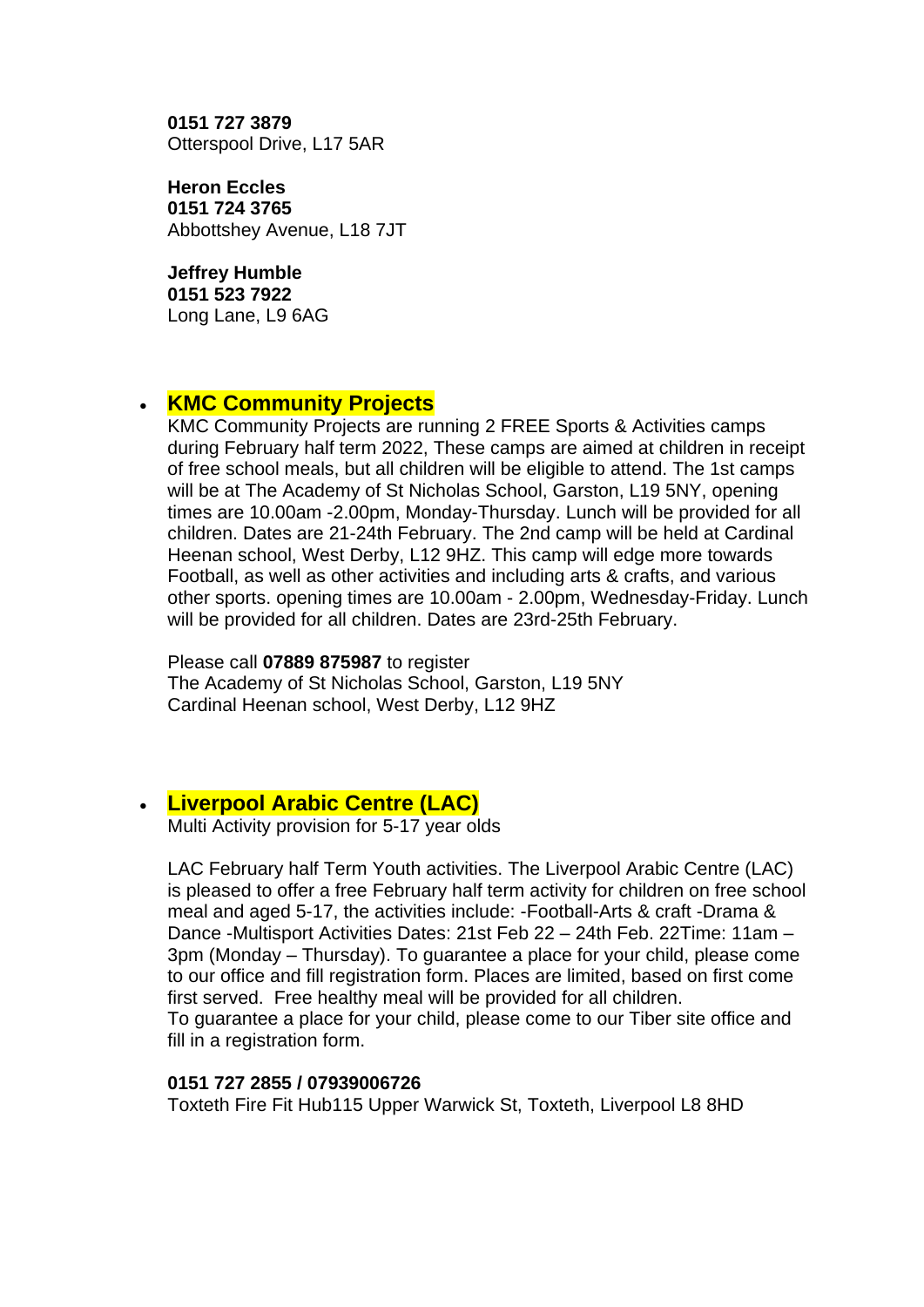# • **Liverpool Lighthouse**

#### Multi Activity

Youth Connect at Liverpool Lighthouse in Anfield are running a free October half term music and drama programme Monday-Friday from the 21st-25th February for children and young people aged 8-16. The 8-11s programme will run from 9.30am to 12.30pm each day, 11-13s programme will be 12pm-2.30pm and the 14-16s programme from 3pm-5.30pm. The 8-11s programme will be mixed creative activity and the 11-13s and 14-16s will have a choice of drama or music production activities for the week. All young people will have a chance to perform their work to friends and family on Friday. Booking in advance is required and young people will need to sign up for the full week. There will be a healthy, delicious hot meal provided every day, with cooking workshops for the whole family happening during the week. Children with SEND are welcome, please mention any additional needs in your booking email or phone call so we can discuss your child's needs and arrange any support required.

Email info@liverpoollighthouse.com or call **0151 476 2432** to book your place. 133, Oakfield Road, Anfield, Liverpool L4 0UF

# • **[Liverpool Six Community Association](https://liverpool6community.wixsite.com/website)**

Multi Activity

#### **0151 260 1297**

Liverpool Six Community Association, Housing Office, 99 Queens Road, Everton, L6 2NF

### • **[Marybone Youth Community Association](http://www.marybone.org.uk/)**

Multi Activity The Marybone playscheme is located in the central ward opening hours 10- 00am- 2-00pm Monday-Thursday **0151 236 3865** Addison Way, L3 2EW

# • **[Merseyside Domestic Violence Service Ltd](https://www.mdvs.org/)**

#### Multi Activity

MDVS is running our February Half-term program from 21st February to 25th February from 11 am to 4 pm with breakfast, hot lunch, and snacks. We will meet Halal and other dietary needs. Support and signposting will be available for families. Children and young people are welcome, and the project is packed full of activities, art crafts, dance, music, Karaoke for fun, and lots more! [merseysidedvs@ymail.com](mailto:merseysidedvs@ymail.com) Professionals wishing to refer vulnerable families please contact us. Do not miss out on broader support available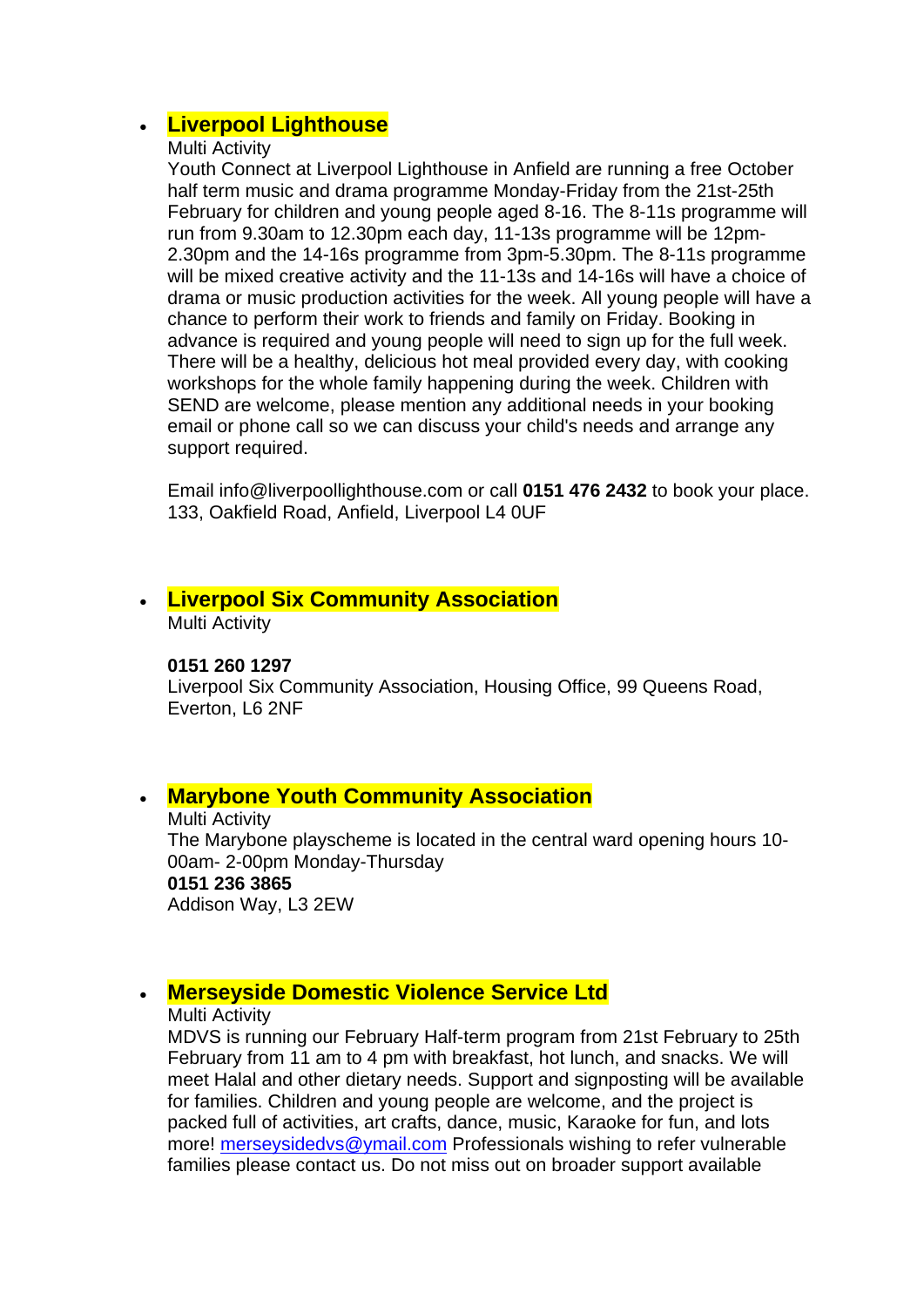Please do not be isolated over the Festive Season - we are here to support those in need.

Creative play for children in receipt of free school meals.

#### **07780 948890 / 07874 862386**

Events will be held at the St. James Centre, Liverpool, L1

### • **[Methodist Centre](https://www.familiesonline.co.uk/local/liverpool/listing/the-methodist-centre-190912)**

Multi Activity provision for 7-13 year olds

The Methodist Centre was established in 1967 to serve the emerging needs of the culturally diverse communities living within the neighbourhood of Granby and Toxteth in Liverpool. The Centre is recognized as a key service provider within the Toxteth Community and the main access point for young people from BME backgrounds seeking to access youth provision, advice and guidance, training and education and employment and business start-up support. we have our own premises and deliver a wide range of social and educational Programmes Presently we run, after school junior and senior youth clubs, Girls and young women's projects performing arts awards and vocational training and education. Additionally, we run a outreach food club providing food support for low income families. We also run Holiday clubs and play schemes for children throughout the year. The Centre is a great place for young people and we pride ourselves on delivering programmes which make significant impact on their lives.

#### **0151 727 2035**

Beaconsfield Street, L8 2UU

# • **Muslim Women's Youth, Sports & Education Forum**

Multi Activity provision

Please call **0151 735 0321** to register or email hayadi2006@yahoo.co.uk 51 Granby Street, Liverpool, L8 2TU

• **New Beginnings – [Improving Lives CIC](https://www.nbil-community.org/)** Multi Activity provision New Beginnings - Improving Lives is open to all Children residing in Liverpool. We run fun physical sports and some families enjoy days out, Community events and simply support from our Staff. We are open Monday to Friday 9.30am until 5pm info@nbil-community.org Contact: **07521453600** 63 Rocky Lane, Anfield, L6 4BB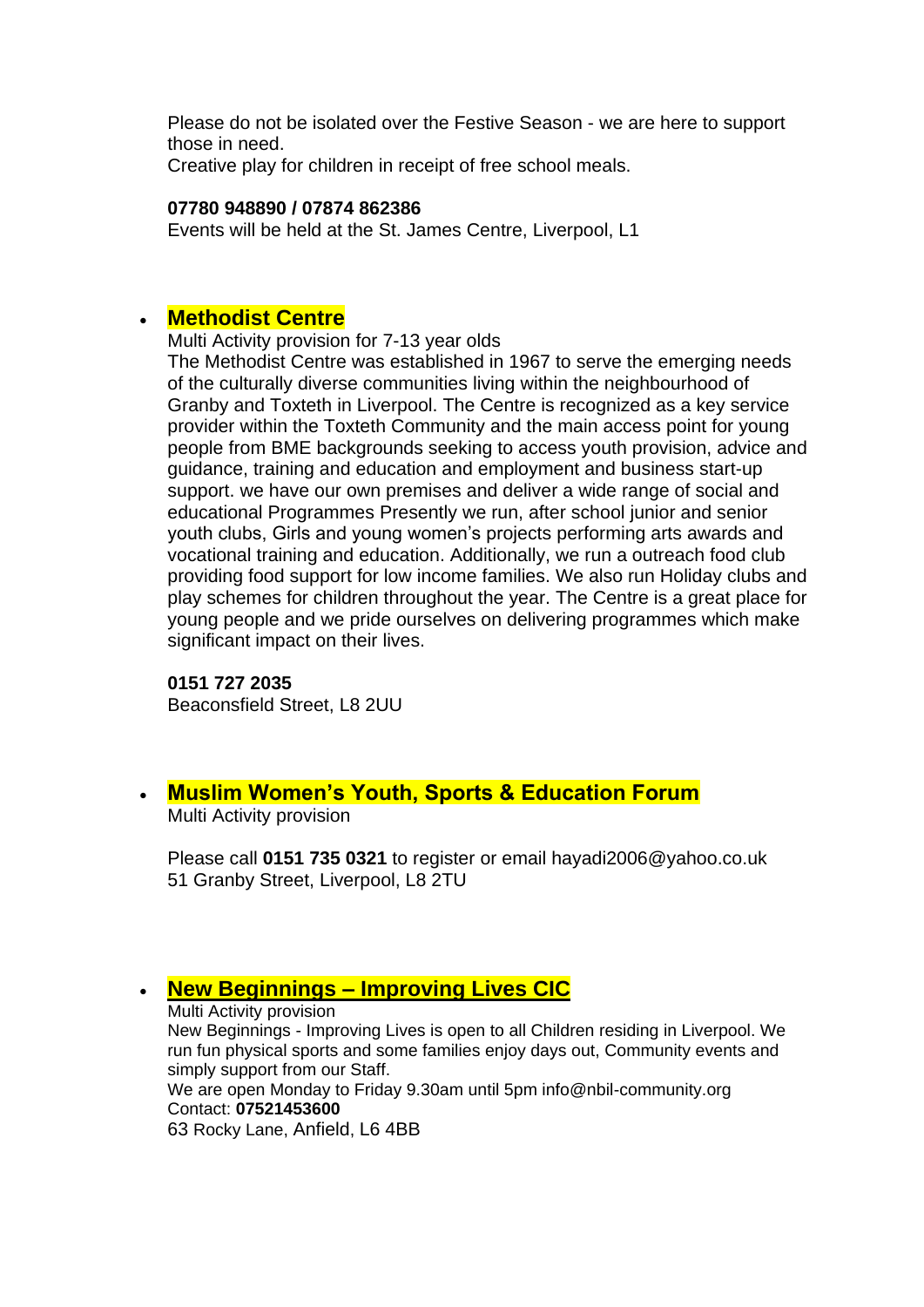### • **[Norris Green Community Alliance](https://www.facebook.com/NorrisGreenCommunityAlliance/)**

Multi Activity provision for 5 and a half – 12 year olds February Half Term Play will be a residential to Play Away Activity Centre Nr Skipton from 21 February to 24 February places are limited available on first come first basis

#### **0151 226 2672**

Norris Green Youth Centre, L11 5AF & Scargreen Recreation Park, L11 3BA

# • **[Norris Green Youth Centre Ltd](https://www.facebook.com/norrisgreenyouthcentre/)**

Multi Activity

Norris Green Youth Centre offers open access sessions for ages 10-19 yrs. February half term will offer a wide range of differing activities for young people to engage and enjoy. Getting them active both indoors and outdoors. We are open from Monday 21st February - Friday 25th February @ 10.00 am - 3.00 pm, offering hot breakfast, cereals and juice. Hot food and healthy snacks will be available throughout the day. Young people will be able to sign up for our Saturday ride out from 11.00 am - 2.00 pm.

**0151 270 1631**

Townsend Road, L11 5AF

### • **North Liverpool Regeneration Company**

Multi Activity provision

North Liverpool Regeneration Company is a Charity; main focus is directed towards working with families/individuals from the local Communities from within the Everton Areas. At present we are the management agent for 2 training programmes funded by the DWP - Kick Start and Inclusion and Progression. Both training programme focus on candidates gaining experience/training & qualifications to progress people into employment or further training. NLRCo is very much focused on the needs of the local community and enjoy delivering community activities for the young/older members of the community. We are looking forward to running the Half term programme and running some drama sessions, relaxation programme and running some new activities under the multi sports sessions and arts/crafts. Literacy programme which we will hope encourage everyone to continue to read at home and during the school holidays. Everyone is welcome, lunches will be provided.

#### **0151 556 9601**

Bishop Goss Complex, Rose Place, L3 5SD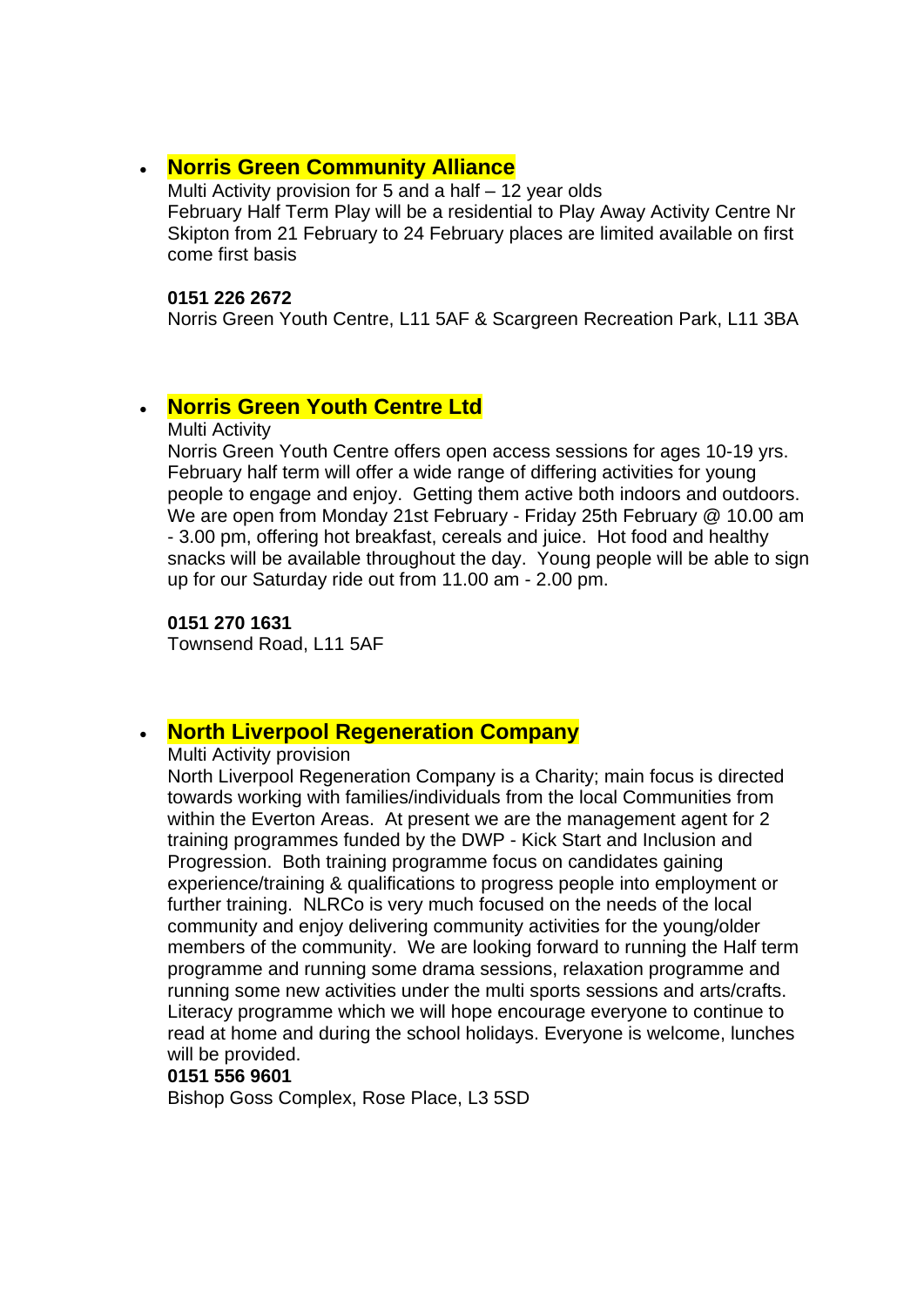# • **One Latin Culture (aka Luma Creations)**

Luma Creations supports and works primarily with refugees and asylum seekers, the over 50s, the Latin American Community, as well as young people, the local Liverpool 8 community, and BAMER communities across Merseyside. Our mission is to focus on working face-to-face to engage with marginalised communities from ethnically diverse and socio-economically deprived backgrounds, making a difference to people's lives, strengthening resilience and the sense of self-worth. We produce new work; create events and deliver projects, festivals and creative-based learning workshops; offer training and research to promote and celebrate the creative case for diversity in the arts and the community. The February half-term programme will consist of daily creative-learning activity workshops in the disciplines of dance, music, creative writing and arts/crafts, building upon the highly successful summer activities. Delivered by highly experienced artists and workshop leaders, each day will have a mixture of the above disciplines, which over the four days of the week focus on: personal development; skills/knowledge development; exploration of own and others' cultures; physical hand, eye and body coordination activities; self and group working. One session of every week will be given over to the understanding and exploration of basic food and nutrition facts across different cultures, which are put into practice through the creation of a meal preparation and family sharing activity.

Please call **0151 709 0272** to register

John Archer Hall 68 Upper Hill Street, Liverpool L8 1YR

### • **[Pagoda Arts](http://pagodaarts.org.uk/)**

Multi Activity provision for 6-15 year olds February Playscheme - 21st - 25th Feb. 10 am - 3pm Ages 5-16 all welcome and it's free. Music making, dance, craft, table tennis, games (All these will be in Chinese as well.) **0151 233 8833** Henry Street, L1 5BU

### • **[Positive Futures North Liverpool](https://www.positivefutures.org.uk/)**

Multi Activity provision for 8-18 year olds

Positive Futures is a youth development charity supporting young people in North Liverpool. We believe that Everyone Deserves a Chance – and our team are committed to supporting every young person to achieve their potential. We do this through our open access, targeted support work and personal development interventions which collectively, support thousands of young people in Liverpool every year. We may be able to support young people with SEND but we advise parents call in advance so we can have a discussion.

To get involved young people, parents and carers can contact **0151 207 6003**, **07718971063** or [ryanh@positivefutures.org.uk](mailto:ryanh@positivefutures.org.uk)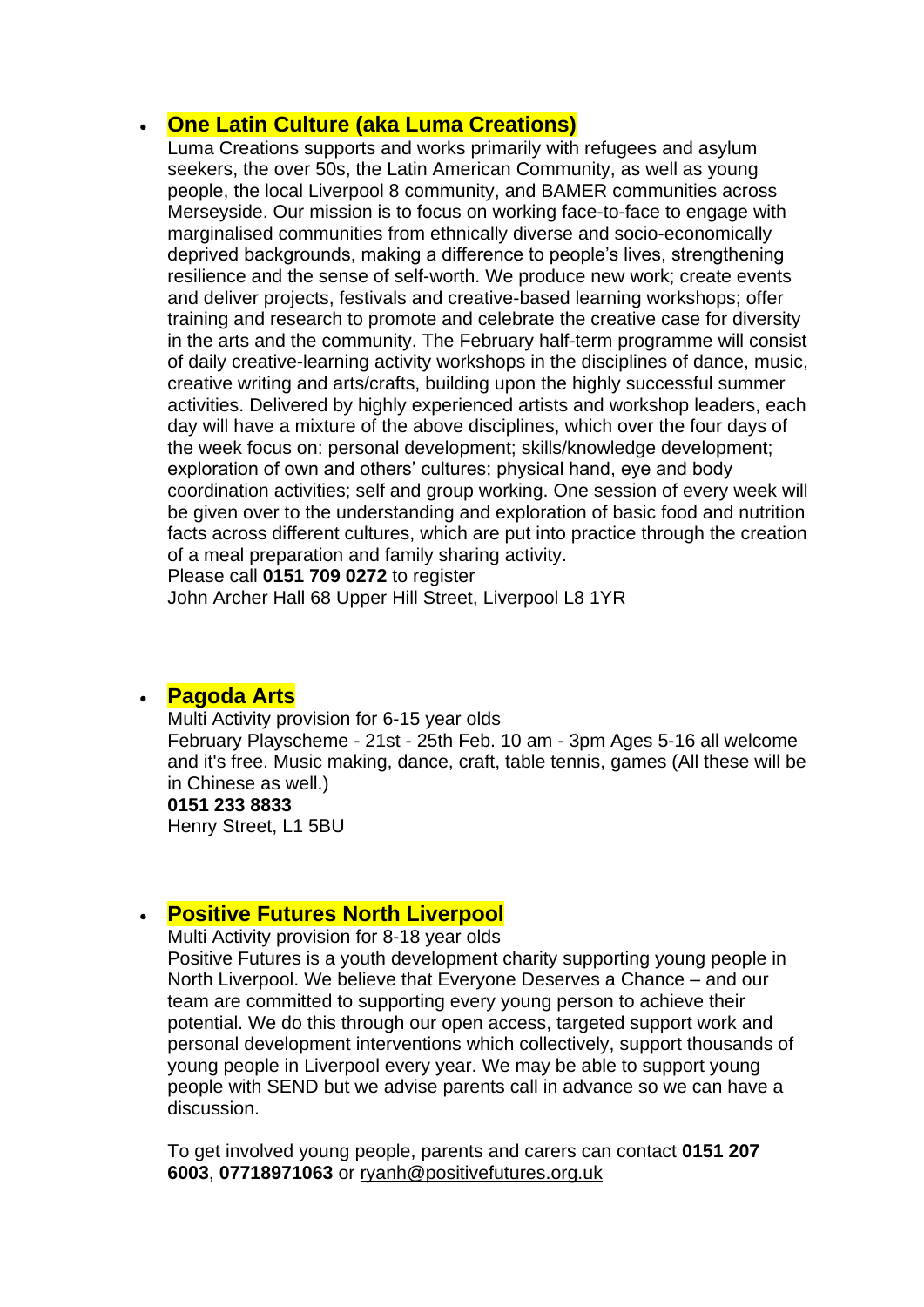### • **Positive Pathways**

Positive Pathways will be providing various session for young people over the period from 21st-25th February. Our activities will include detached sessions, centre based sessions and issue-based sessions. These sessions are age specific for young people aged between 9yrs- 19yrs. Different ages are allocated to different sessions. None of our sessions are area specific but all sessions are operated on an open access basis.

Please email **info@positivepathways-nw.com** to register

### • **[Rice Lane Community Association \(Rice Lane City Farm\)](https://ricelanecityfarm.co.uk/)** Multi Activity

Rice Lane City Farm will be pleased once again to host school holiday activities and meals during the February 2022 half term holiday (21st – 25th). The Farm opens at 10am every day of the year and entry is free. We are a fully accessible site and cater for SEND children. We have challenging volunteers, who help doing special tasks around the site. During the February school holiday there will be two strands of activities, physical and creative. On our 24-acre site there are many ways to explore, see different kinds of nature, both animal and vegetable. We also have a small playground with climbing frame and bridge, suitable for under 10's. During the COVID crisis school holidays, we have served hot and cold lunches for children free every day. Our team of volunteers cook up a variety of different hot and cold lunches, something for all tastes and allergies. The feedback from earlier HAF breaks was very positive, without any complaints of quality or quantity, and an amazing number of shares on social media. The physical strand of activities will include skipping, ball games, playing with hoops, treasure trails, collecting leaves and flowers and finding the famous people who are on the Farm permanently! Creative activities will involve painting, drawing chalk pictures, tree bark rubbing, making sculptures from everyday items and drawing farm scenes. We expect to hope a resident story teller, and possible musician who can lead some singing. We have an outdoor, forest school area, which could be in use during the holiday, weather permitting. There will be a mixture of volunteers and staff running activities, all tuned to look after children safely, and send them home happy and possibly a little tired? **0151 530 1066**

Rice Lane City Farm, L9 1AW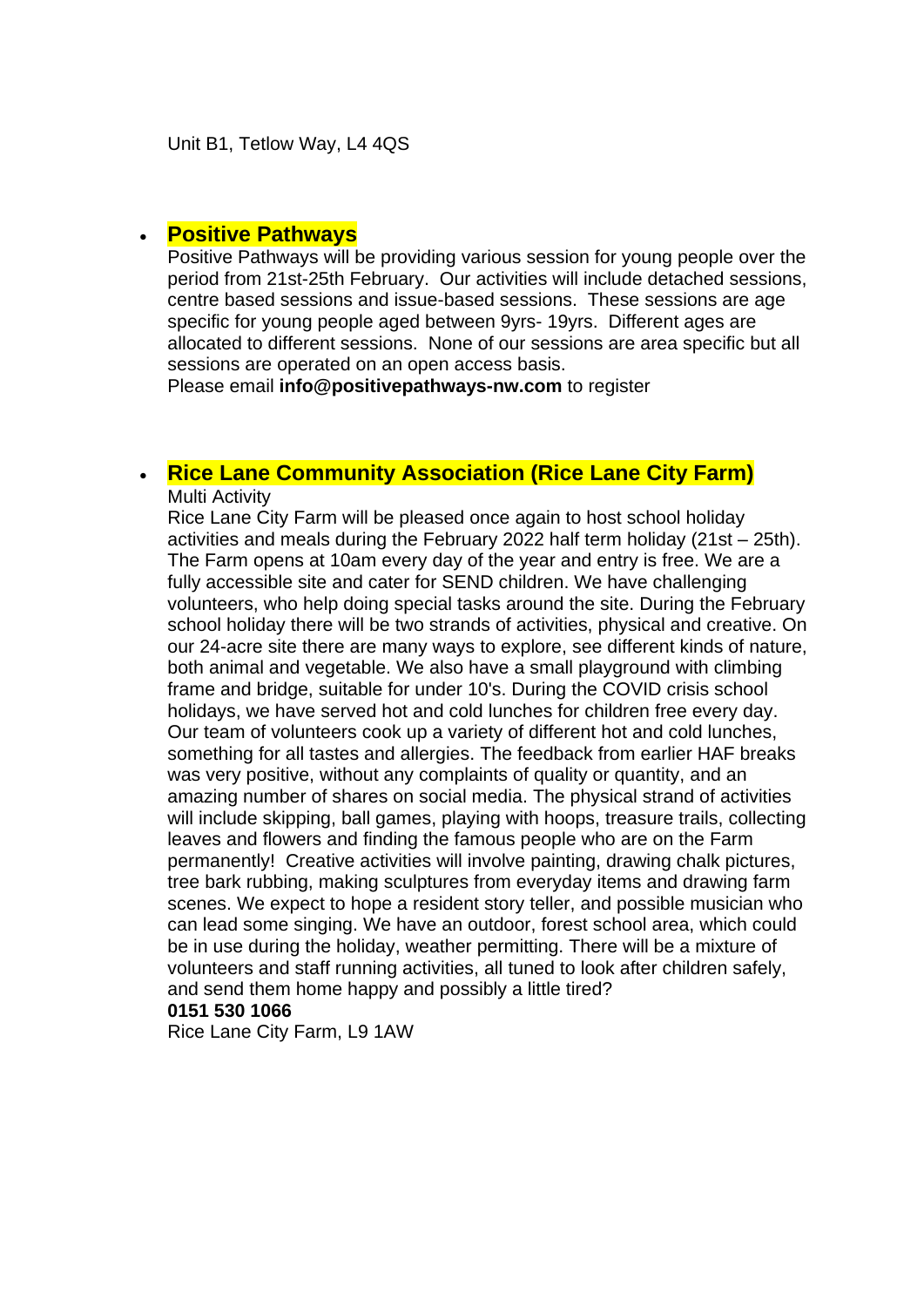# • **[Riverview Development Trust Limited](http://www.gtdt.co.uk/)**

Multi Activity provision for 5-17 year olds Riverview Development Trust is on Upper Mann Street and will be providing breakfasts, lunches and snacks during February Half Term. We will be contacting all families we have worked with and supported previously but if you would like help please contact Caroline on 0151 734 4925. Also keep an eye on our partner's website - www.gtdt.co.uk - for updates. Also follow us on social media. As well as meals we will have a full programme of activities: sports on Millennium Green and some indoor activities and trips, just in case of bad weather. We'll be promoting these soon and letting you know how to sign up for your kids to take part.

### **0151 734 4925**

109 Upper Mann Street, L8 6TS

## • **[Rotunda](https://www.therotunda.org.uk/)**

Multi Activity provision for 5-16 year olds

We will be holding several days during the February half term where we will have organized activities and hot meals for children and young people in our local community Monday to Thursday between 10 am and 7pm please ring to find out age appropriate activities and to register your child for the activities. **0151 207 2176**

107 – 115 Great Mersey Street, L5 2PL

# • **[Rotunda Inclusive Hub CIC](https://theinclusivehub.co.uk/)**

#### Multi Activity

Rotunda Inclusive Hub CIC (The Hub) is a community-based, not-for-profit social enterprise based in the heart of Kirkdale. We provide children's holiday activities, exercise and motivational activities for children with learning difficulties and physical disabilities, motivational activities for vulnerable women, counselling service for men in need, social prescribing activities for children and adults who are deaf and/or have Down's Syndrome. Our February half-term programme will run on Monday 21st, Tuesday 22nd, Thursday 24th and Friday 25th February from 10am to 2pm and will include both indoor and outdoor activities including sports coaching and sports games (e.g. basketball, football, cycling, boxing, dance) along with environmental activities, arts, crafts and games for those children not wishing to participate in sports. Breakfast and lunch will be provided each day, offering healthy meals such as salad sandwiches, and we will cater for dietary and cultural requirements as requested. We are able to support children with a range of SEND and additional needs (please contact us to discuss support needs).

[info@rotundainclusivehub.co.uk](mailto:info@rotundainclusivehub.co.uk) **07375321008** Unit 18 Tower Street, Brunswick Business Park, L5 7QP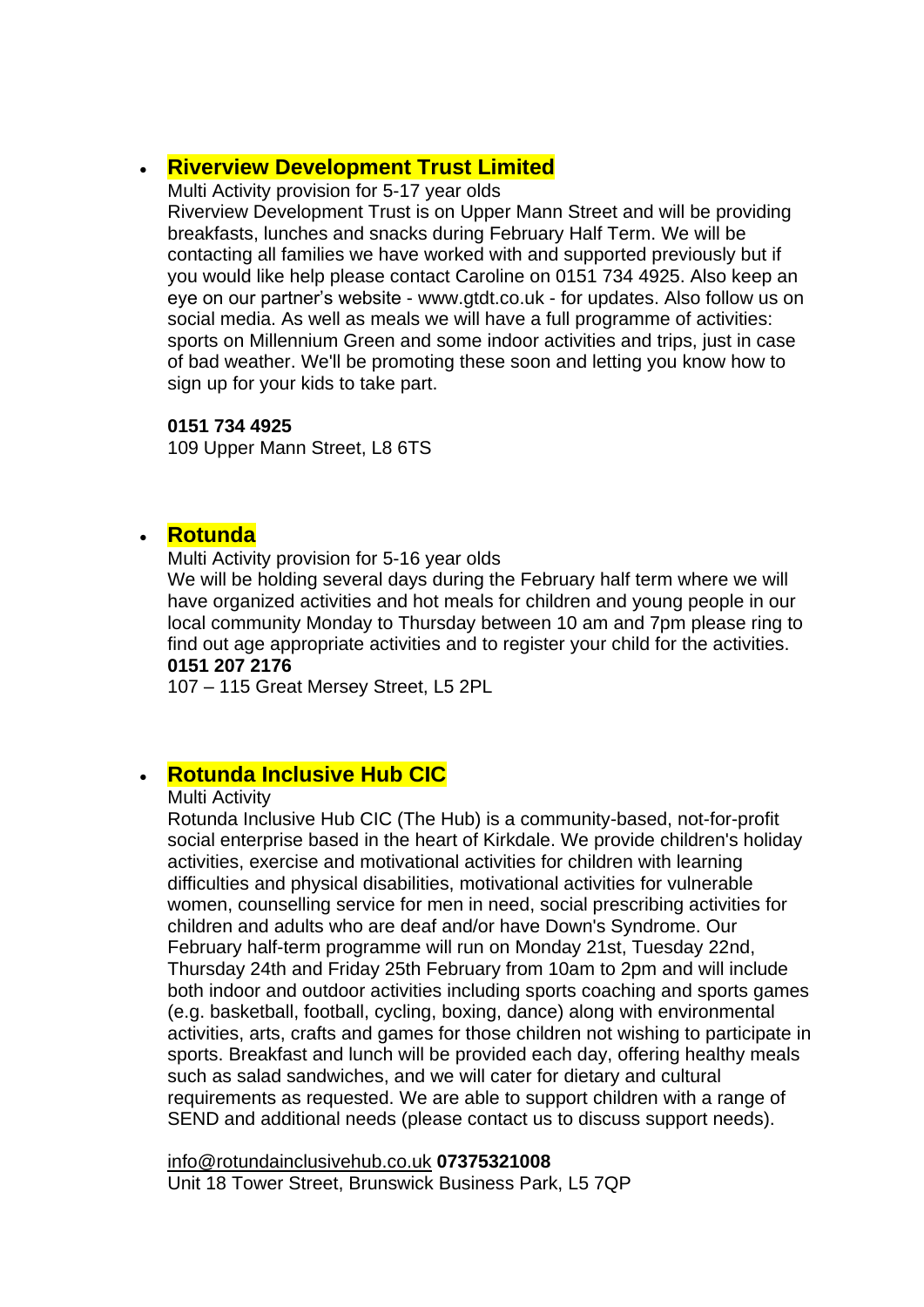# • **[SMARTY's](https://www.facebook.com/smartysliverpool/)**

Multi Activity

February half term Monday St Luke's community centre 10-2.30pm Strictly Under 5 must be with adult and registered with Smarty's, Rest of the week aged 6-11years at YPAS North Hub 10-2.30pm must be registered before they can attend sessions Breakfast & Lunch provided.

#### **0151 281 6119**

YPAS North Hub, Croxdale Road West, L14 8YA

# • **[SOLA ARTS](http://solaarts.org/)**

Multi Activity provision for families and children SOLA ARTS is working in partnership with Everyman & Playhouse Theatres and Builder Books to provide 7 sessions over 4 days during the February half term schools holiday, to support families from asylum seeker and refugee and economically disadvantaged backgrounds to explore Liverpool, share food and celebrate being creative together and having fun. SOLA will be working with identified families through our core programmes to provide warm food and creatively focused social activity.

**0151 726 8440** [adele@solaarts.org](mailto:adele@solaarts.org)

Rm 19, Toxteth Town Hall, 15 High Park Street, L8 8DX

# • **[Speke Adventure Playground](http://www.spekeadventure.co.uk/)**

Multi Activity provision for 0-16 year olds

Speke Adventure Playground is hosting a fun filled February Half Term week with our theme being Healthy Foods and Mental Health week. We are open 12.00-6.00pm (Saturdays 12.00-4.00pm) during the half term and every day we have an offering of a free meal and snack, arts and crafts, sports plus more fun activities. We are an open access provision for ages 0-16. Children and young people must be registered at our Centre. You can find out regular updates by following us on our Facebook Page 'Speke Adventure Playground' or call us on 0151 538 3096.For information about dates of excursions, or our hamper provision please contact us directly on 0151 538 3096, or spekevenny@gmail.com

**0151 538 3096** Conleach Road, L24 0TR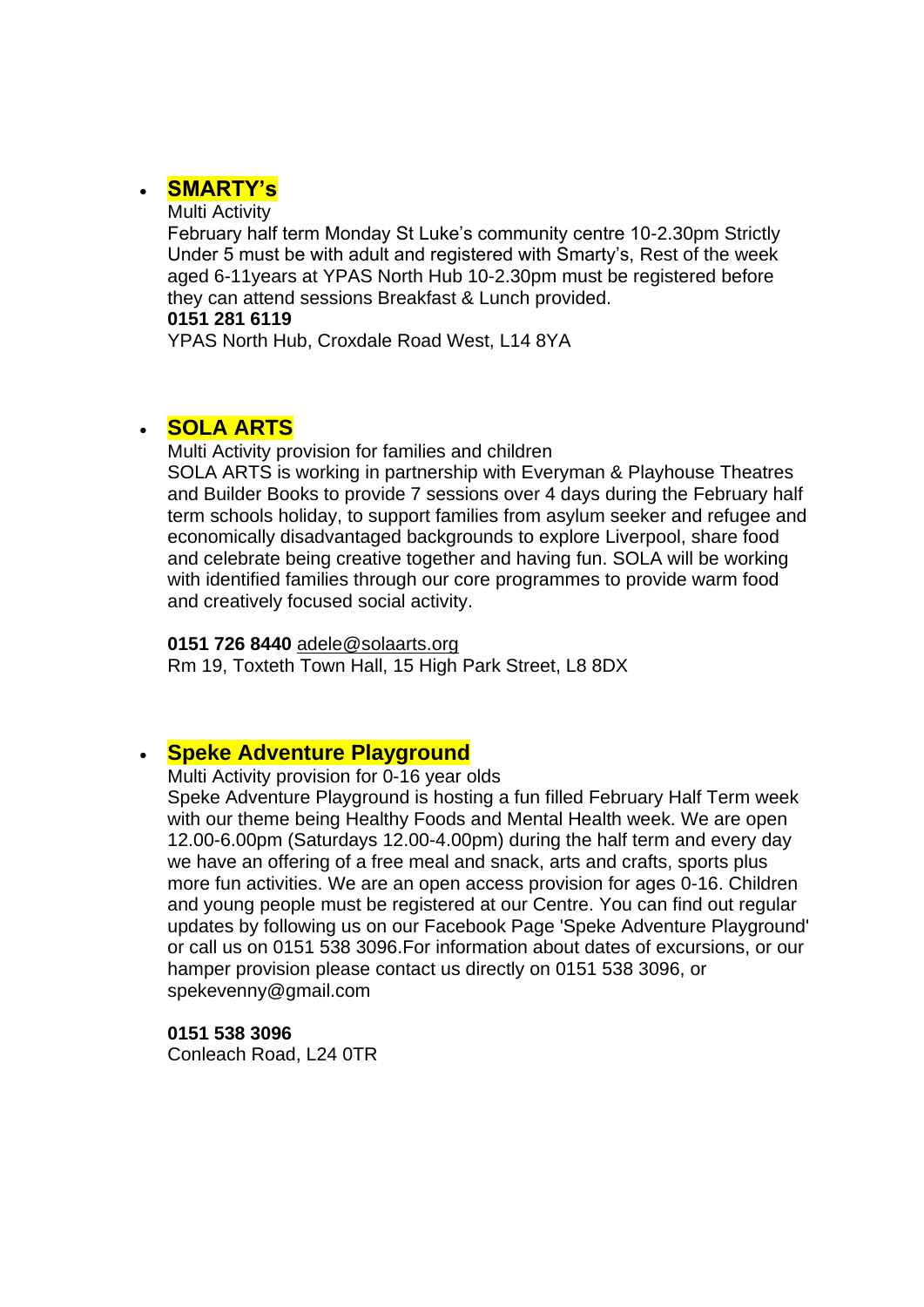### • **Sports Alive North West**

Sports Alive Northwest are a youth and community charity organisation providing a number of different sporting activities with arts and crafts for all ages from 5 years, across the Northwest. Sports Alive (Around the World Programme) will consist of Sports, Arts, Craft and Culture with a Health Eating programme. Each day will be a different morning Sporting Activity from around the world and each afternoon session looking at Arts, Craft and Culture. An introduction to different sports to develop new skills and knowledge from Boxing to KinBall and Hockey to Baseball. Sports Alive Arts and Craft session will be looking at different flags from different nations and exploring their Culture, food and recipes, cooking together and take home recipe kits. Adlam Activity Centre opening Hours are: Monday 11am - 3pm Tuesday 11am - 3 pm Wednesday 11am - 3pm Thursday 11am - 3pm Friday 11- 3pm

Please call **07597 392496** to register Adlam Park Activity Centre, Liverpool L10 1LQ

# • **[St Cyril's Children & Youth Project](https://www.facebook.com/sccypkids)**

Multi Activity open access provision for 6 years + SCCYP will provide a free open access play scheme during February half term for all children year 1 and above. We will be as inclusive as possible including SEND when we are able. Staff are qualified and all have DBS? Children under 13 must be registered by an adult over 18/ Trips have limited spaces and will be allocated to those attending play scheme. Food will be provided for each child during every session free of charge. For any enquiries please call 488 6405 or 07791 519868

#### **0151 488 6405**

84 Southbrook Road, L27 1YW

### • **Strive Education CIC**

Sports provision for 5-16 year olds

Our activities are for children between the ages of 5 -14 year olds. The activities vary ranging from boxing, football, dance and gymnastics. All activities provide age-appropriate and include recreation (space to themselves), teamwork, confidence building, and social interaction. Fun Health and well-being workshops, to educate the children on healthy eating. The activities will be delivered by qualified trained multi-sports coaches. Any further enquiries please email anthony@striveeducation.org.uk

**0758 1313844** Croxteth based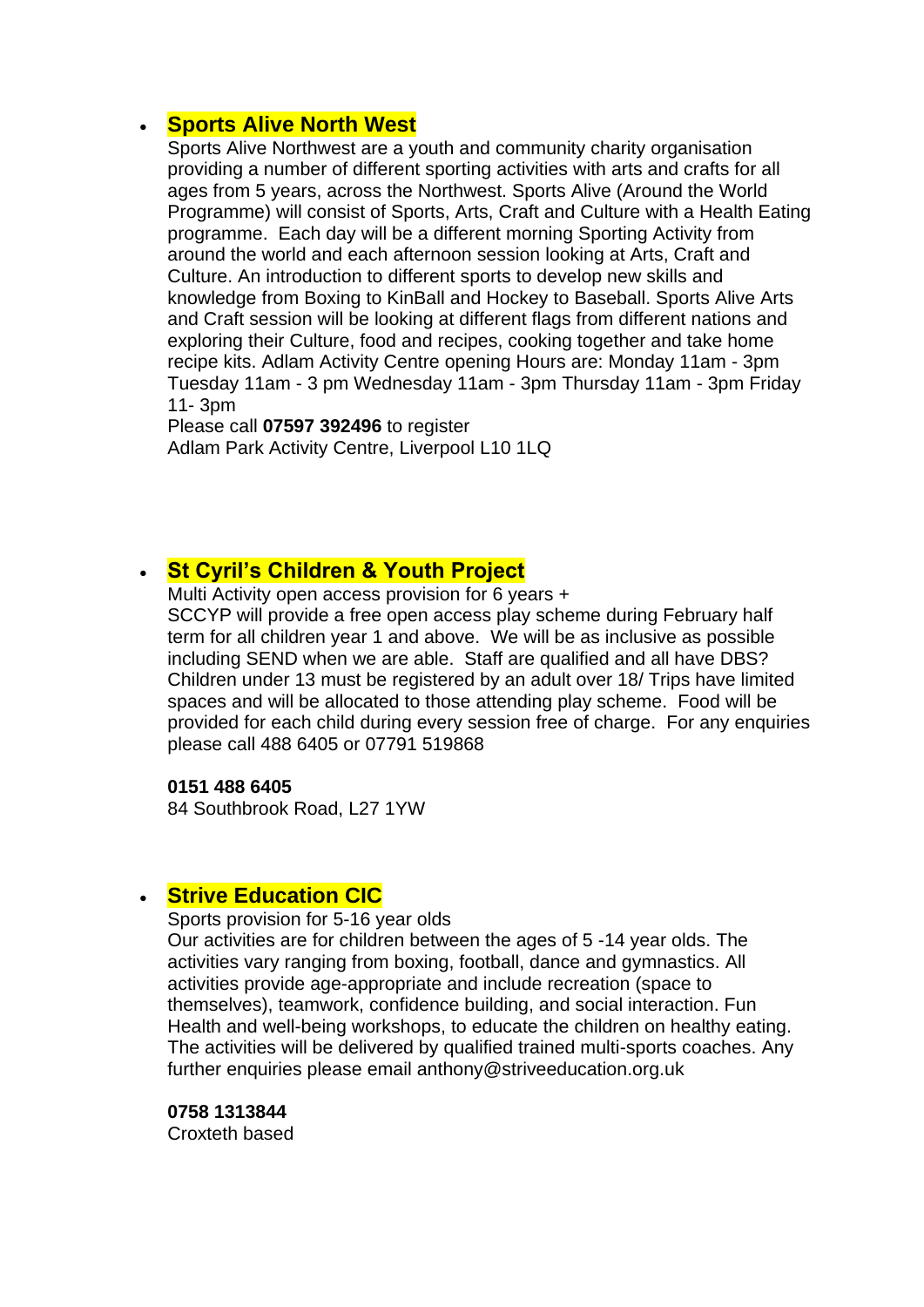# • **[Superstars Holiday Club Limited](http://www.littlesuperstars.co.uk/)**

Multi Activity provision for 5-12 year olds Superstars will run from 0930 -3pm providing Multi Sports, Football and Dance activities for children aged between 5-12

#### **01925 555859**

St Edwards College, North Road, L12 1LF

### • **Target Football**

FREE sports activities and hot food for young people aged 5-14. The programme will run from 21st Feb - 24th Feb 22 from 11am-3pm Please call **07896236556** to register or email **targetfootball@hotmail.co.uk**

### • **[Team Oasis](https://www.theteamoasis.org/)**

Multi Activity

-our vision-"to create an environment where all children and young people of all abilities plus their families can live, share, play, learn and socialise in an environment of collective inclusive learnedness, awareness, understanding and respect.

#### **0151 728 8777**

121-125 Parkhill Road, L8 4RN

### • **The Bill Shankly Academy**

Welcome to the Bill Shankly Football Academy. we have been coaching at the Bill Shankly Academy for the last 4 years, were we have worked in local communities and with community groups, schools and councils to provide expert holiday provision. The Bill Shankly Football Academy prides itself on excellence, and with that, we have built a strong sports holiday programme which enables all young people to develop and reach their potential regardless of their ability, ethnicity, or background. Our UEFA A and B qualified coaches have extensive experience in working with a wide range of abilities and they lead expert coaching sessions designed to improve hand eye co-ordination, fine motor skills, health, nutrition and well-being. Please call or email to register **07521517084 / 0151 347 8867** hshacklock@nexgenacademy.org.uk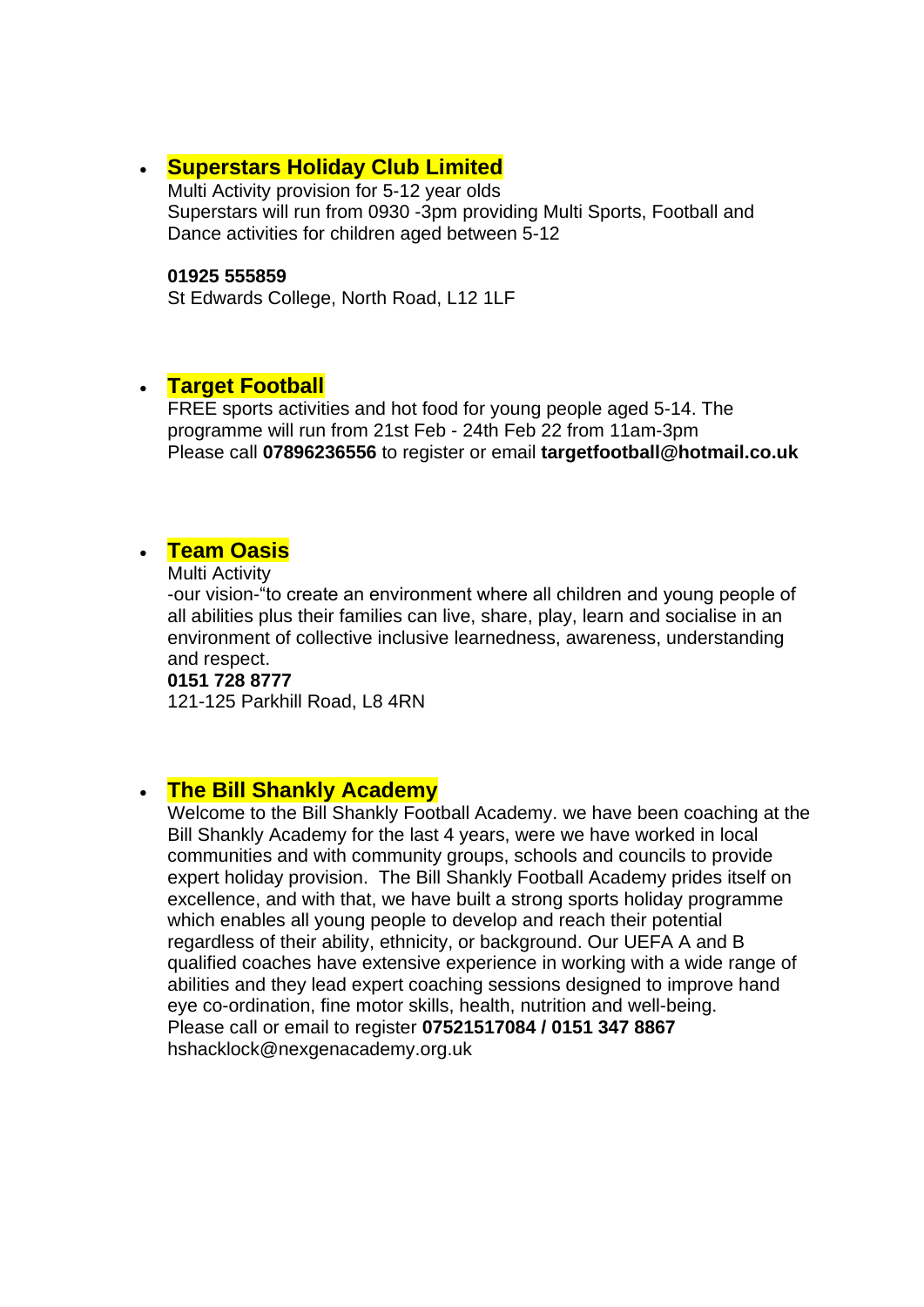## • **[The Florence Institute Trust](https://www.theflorrie.org/)**

Multi Activity provision for 5-16 year olds The Florrie will be open for its usual Stay and Play activities Monday-Friday 10am-12pm including lunch. Teatime takeaway can be picked up from our community Cafe 3pm-4pm each evening. Please visit our website for the Family Cinema details during this half term www.theflorrie.org or call 01517282323

**0151 728 2323**

377 Mill Street, L8 4RF

## • **[The Greenhouse Multi-Cultural Play and Arts Project](https://www.greenhouseproject.org.uk/)**

Multi Activity provision for 5-12 year olds

We will ensure that children are not just fed, by providing cook & eat sessions, in which they will make their own nutritious meals, but their families will have access to surplus food. Our experienced and NVQ qualified Play workers will utilise their Adverse Childhood Experiences and Youth Mental Health First Aid training throughout this project to provide local children with a programme of daily inclusive indoor and outdoor therapeutic and developmental; play activities including self-directed play, sports, co-operative and competitive games; forest school nature based learning, den building, campfire cooking (weather permitting), woodwork and safe tool use; creative learning and performing arts activities, which will be based on the individual equality needs of those children taking part

#### **0151 726 8099**

Tiber Site, Lodge Lane, L8 0TP

# • **[The Inclusion Network CIC](https://theinclusionnetwork.uk/)**

Multi Activity provision for 8-16 year olds

Here at Northfield Community Centre we will be offering a full timetable of activities and healthy food options starting on 21st Feb through to 24th Feb 2022. Our timetable will be: Junior session 10am-1pm (including breakfast)Seniors 1pm-5pmFood Bag/Hot Food Takeaway- 10am-5pmWe can cater for SEND children, however, discussion with our team re: your child's needs must take place before they attend.

For more information email [tinbookings@outlook.com](mailto:tinbookings@outlook.com)

#### **07502 395442**

Northfield Community Centre, King Avenue, L20 0BZ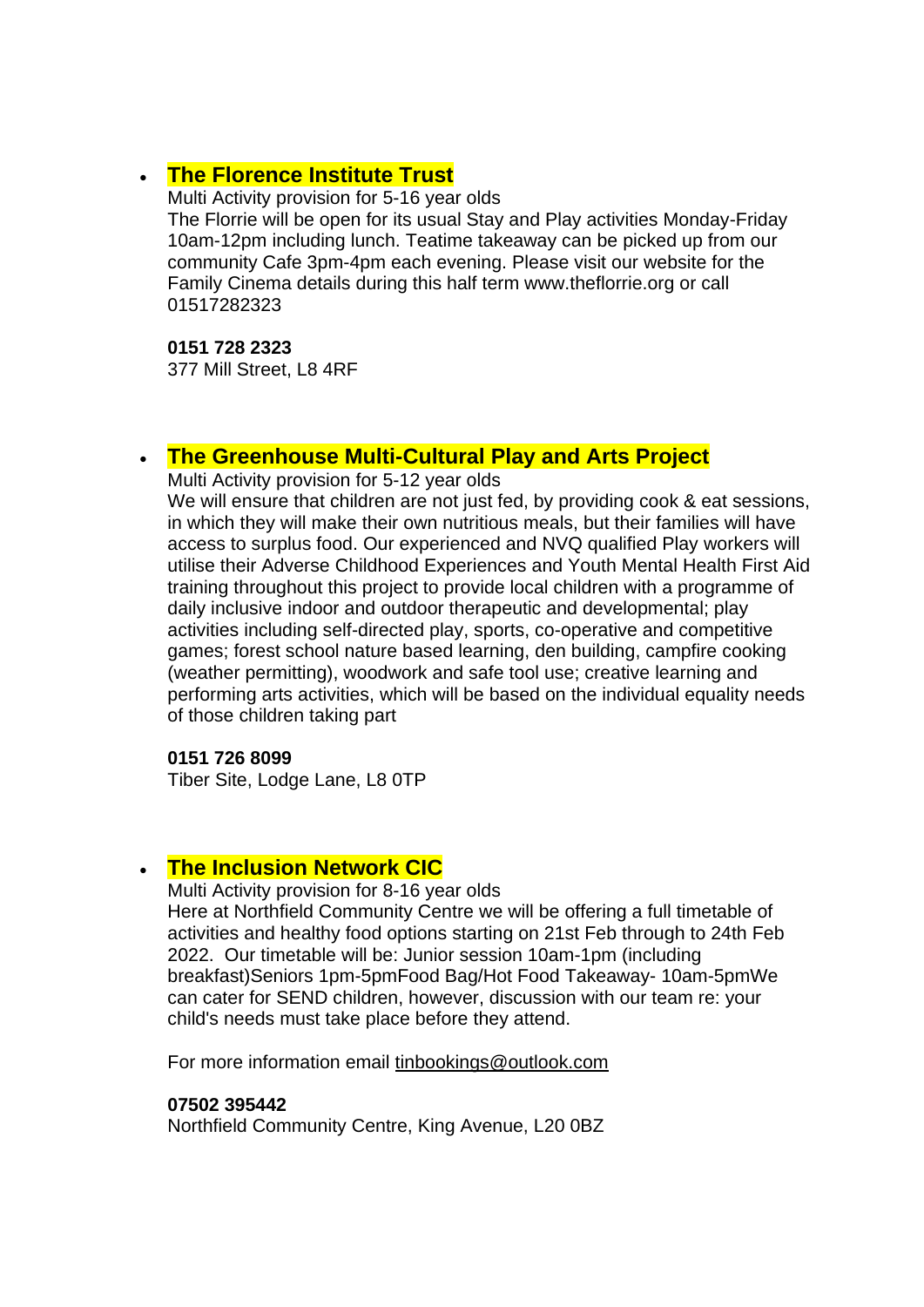# • **[The Opening Doors Project](https://openingdoorsproject.org.uk/)**

#### Multi Activity

The Opening Doors Project provides a timetable of mindfulness fun exercises and creativity. Available between the ages of 5-15 years, catering for all needs. Fully inclusive of food freshly prepared hot and cold homemade food, all special dietary requirements catered for. Monday-Thursday 9:30- 2:30pmTo book a place please contact Gayle on 07557335188or complete the play scheme booking form which is available on www.openingdoorsproject.org.uk

**07557335188** [theopeningdoorscharity@outlook.com](mailto:Theopeningdoorscharity@outlook..com) St Nathaniel's Church, Fazakerley Road, L9 2AJ

## • **The Quantum Centre**

The Quantum Centre based in Fazakerley, offers a wide range of Health & Wellbeing for the whole family. The Centre is a place of learning and evolving. It oozes heart and soul in all we represent and is known as 'the Peoples Place'. Our Children who come never want to go home. They come to their 'safe space' make friends, engage in things out of their comfort zone and are made to feel like part of a family. We fully deliver and engage with all thing's equality and diverse. We are mindful when a SEN child needs that extra bit of support and encouragement and succeed in all we do. Please call **07932 728084** to register

# • **The Rhys Jones Foundation**

The Rhys Jones Foundation is Happy to announce we will be running a half term holiday club This is aimed at children 6 years to 15 years of age Younger children are welcome but must be accompanied by an adult at all times. The sessions will run from 9.30am to 2.30pm Starting Monday 21st February to Friday the 25th February Home-made hot meals will be provided daily and an alternative too.

Please call **0151 548 1945** or **07921 663447** to register 3 Langley Close, Croxteth Park, Liverpool L12 0NB

# • **[The Somali Women's Group](https://swg.org.uk/)**

Multi Activity provision for 5-12 year olds The Somali Women's Group Playscheme Programme will be providing free childcare provision, activities and meals for children aged 5-11yrs from the local area during Feb half term.

For info please contact somaliwomensgroupliverpool@gmail.com **07415097766**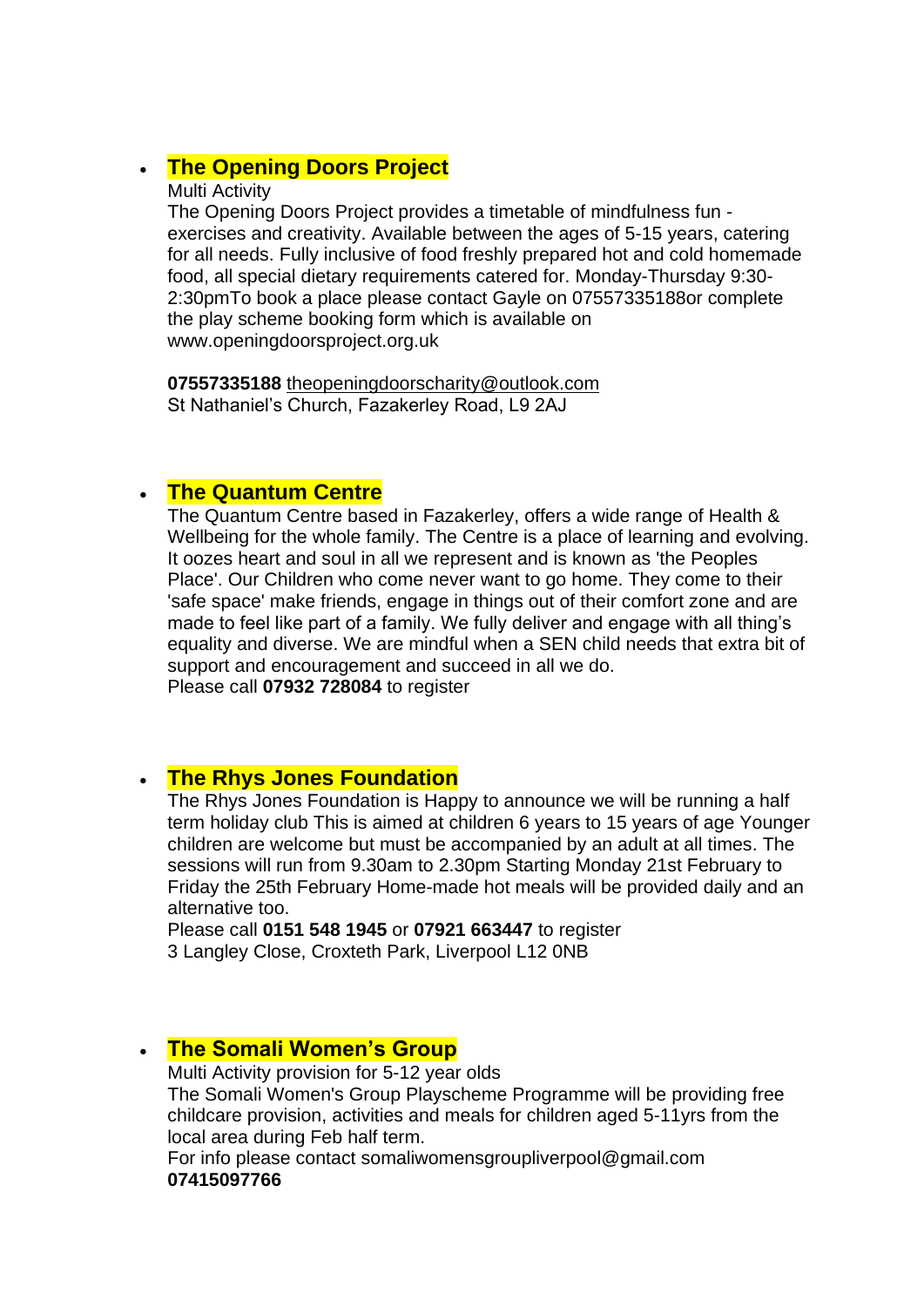171 Lodge Lane, L8 0QQ (activities will take place at various locations)

# • **The New Belve Youth and Community Centre**

Multi Activity provision

Children and young people can take part in a week of fun activities which will include, boxing, fitness, basketball, arts & crafts, horticulture. We will provide a hot homecooked meal every day. Children and young people can also help with the planning and cooking of food (supervised).

Please call **0151 709 5153** to register

# • **[The Unity Community Association](https://www.facebook.com/Unity-Community-Association-1397400053833036/)**

Multi Activity

Junior Youth club 7-11yrs 12 - 4pm Senior Youth club 11-18yrs 5pm -9pm Breakfast, Lunch and Dinner. Food available all day. Healthy food cooked on site, menu chosen by young people. A day trip per week, places are limited. Indoor Sports including football and roller skating. DJ sessions, cookery, wellbeing, arts and crafts. All children and YP welcome. Free to attend. **0151 709 5153**

49 Dove Street, L8 0TU

### • **[Time Matters](https://www.timemattersuk.com/)**

Multi Activity Provision for 5-18 year olds We are an organisation that is specifically for children impacted by parental imprisonment. Any child with a parent in prison from Liverpool who is registered with us is welcome to join our group activities. info@timemattersuk.com 54 St James Street, Liverpool, L1 0AB

# • **Vauxhall Neighbourhood Council**

#### Multi Activity

VNC Community organisation based in Vauxhall area of Vauxhall between Scotland Road and Vauxhall Road. We will be operating a play scheme from21st to 24th February 2022 Mon -Thursday from 10.30am to 2. 30pm.We will be providing breakfast on arrival lunch later in day and healthy snacks and drinks available throughout the day. We have various activities planned including arts and crafts, play doh making, board games, computer games, drawing in room 1. In room 2 Family keep fit, circuit training, basketball, tag, statues and football. In room 3 Dance, drama, role play, semantics. and Circus workshop. Parents / carers will be encouraged to watch healthy cooking and will be given menus and recipes to take home. Staff and volunteers are friendly and welcoming.

#### **0151 207 5668**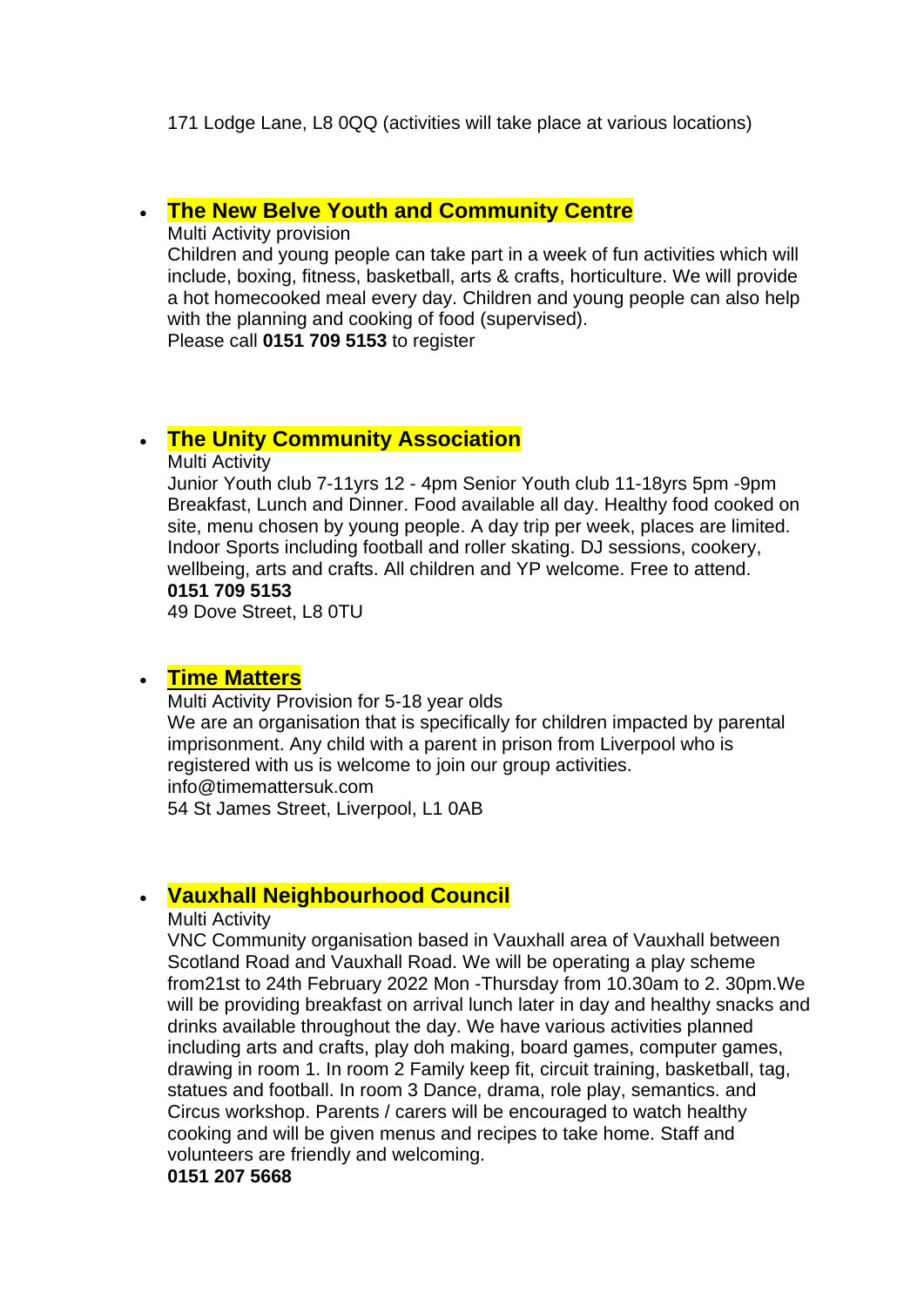Vauxhall Millennium Centre, Silvester Street, L5 8SE

### • **[Walton Youth and Community Project](http://www.waltonyouthproject.co.uk/)**

Multi Activity provision for 8-18 year olds

WYCP February Half Term programme will provide children and young people aged 8+ with the opportunity to get involved in fun activities during the half term holidays. We offer a wide range of arts and crafts sessions, cooking, baking sessions along with other group activities and occasional offsite visits. Alongside this, activity packs will be given out to children and young people in the community to which they can enjoy in the Centre and at home. During the sessions children and young people will be provided with a nutritious packed lunch or hot meal and occasional evening meals (depending on activity) as well as snacks throughout the day. For our most up to date information on activities, dates and times regarding our WYCP February Half term please follow our social media accounts and website: Website: [www.wycp.uk](http://www.wycp.uk/) Instagram:@waltonyouthandcommunityproject Facebook: Walton Youth and Community project Twitter: @WaltonYP

### **0151 521 2839**

67-69 City Road, L4 5UN

### • **[West Everton Community Council](http://www.westevertoncc.co.uk/)**

Multi Activity provision for 5-12 year olds

West Everton Community Council has been supporting their community since 1969. West Everton Community Council is a resident led community organisation that works to ensure residents have a voice at all levels in identifying and responding to issues that affect the West Everton Community. Based on the principle that 'Nothing about us, without us, is for us, WECC works collaboratively with those who encourage and support community led ideas, solutions and projects. We have run many play schemes over the years and hope that this FABFebruary will be a time to enjoy friendships, be busy with activity, get lots of exercise and eat some nutritious food. We aim to help our young people learn about healthy food and how to keep down the costs of food. We might even start to plant some seeds in our raised beds. Our opening times during half term are Tuesday - Friday, February 22nd - 25th. The Playscheme runs from 10am to 4 pm. We welcome 5-12 year olds, though older ones might enjoy it too. We welcome any children as long as we are able to safely meet their needs. Please be Covid aware and use the hand sanitiser supplied. Do a lateral flow regularly and keep safe. Have Fun! **0151 282 0303**

The Friary Centre, Bute St, L5 3LA

### • **[Woodlands Community Centre](https://www.facebook.com/pages/Woodlands%20Community%20Centre/303459883061921/)**

Multi Activity Woodlands Community Centre will be running FREE February half term